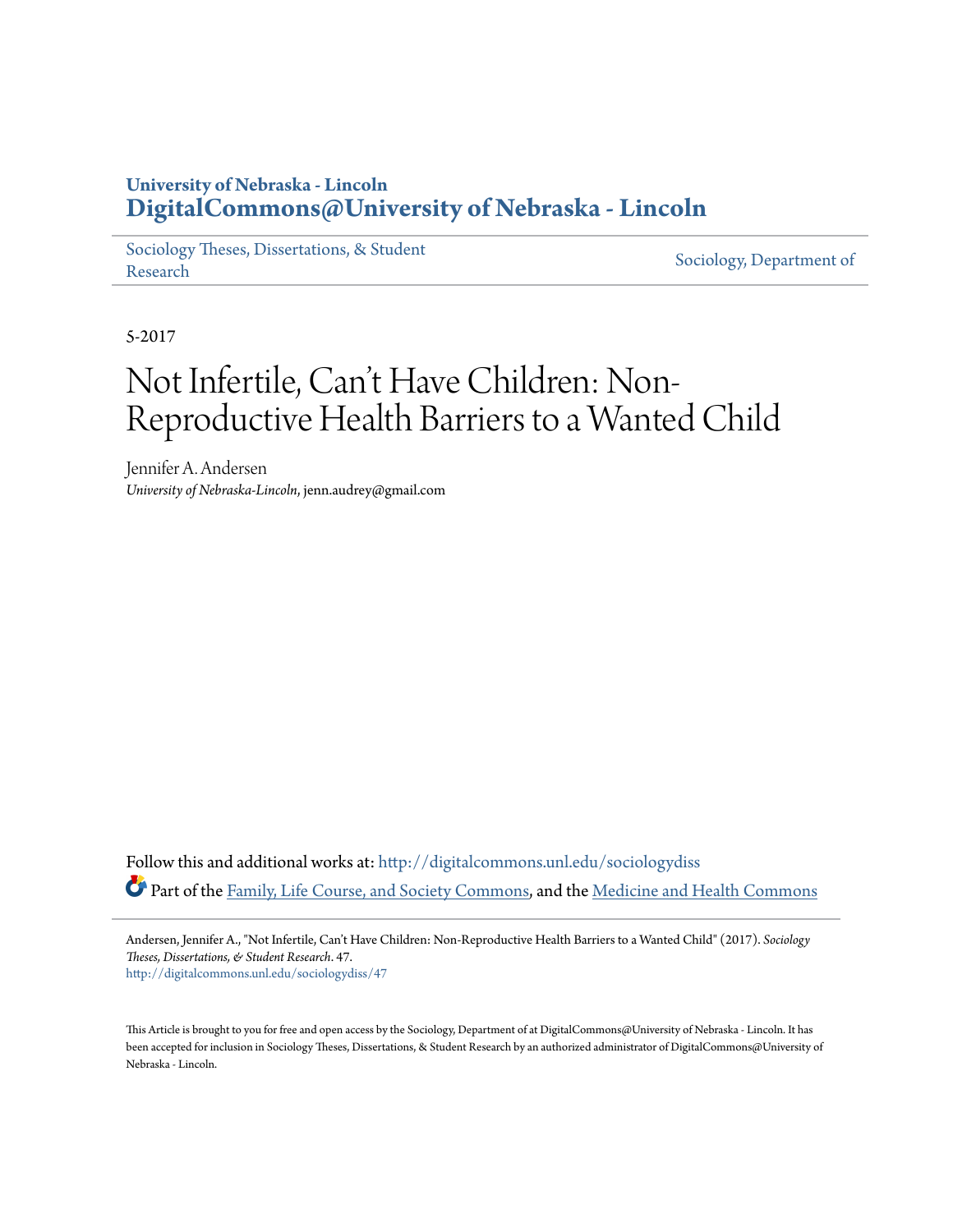# NOT INFERTILE, CAN'T HAVE CHILDREN:

# NON-REPRODUCTIVE HEALTH BARRIERS TO A WANTED CHILD

by

Jennifer A. Andersen

# A THESIS

Presented to the Faculty of

The Graduate College at the University of Nebraska

In Partial Fulfillment of Requirements

For the Degree of Master of Arts

Major: Sociology

Under the Supervision of Professor Julia McQuillan

Lincoln, Nebraska

May, 2017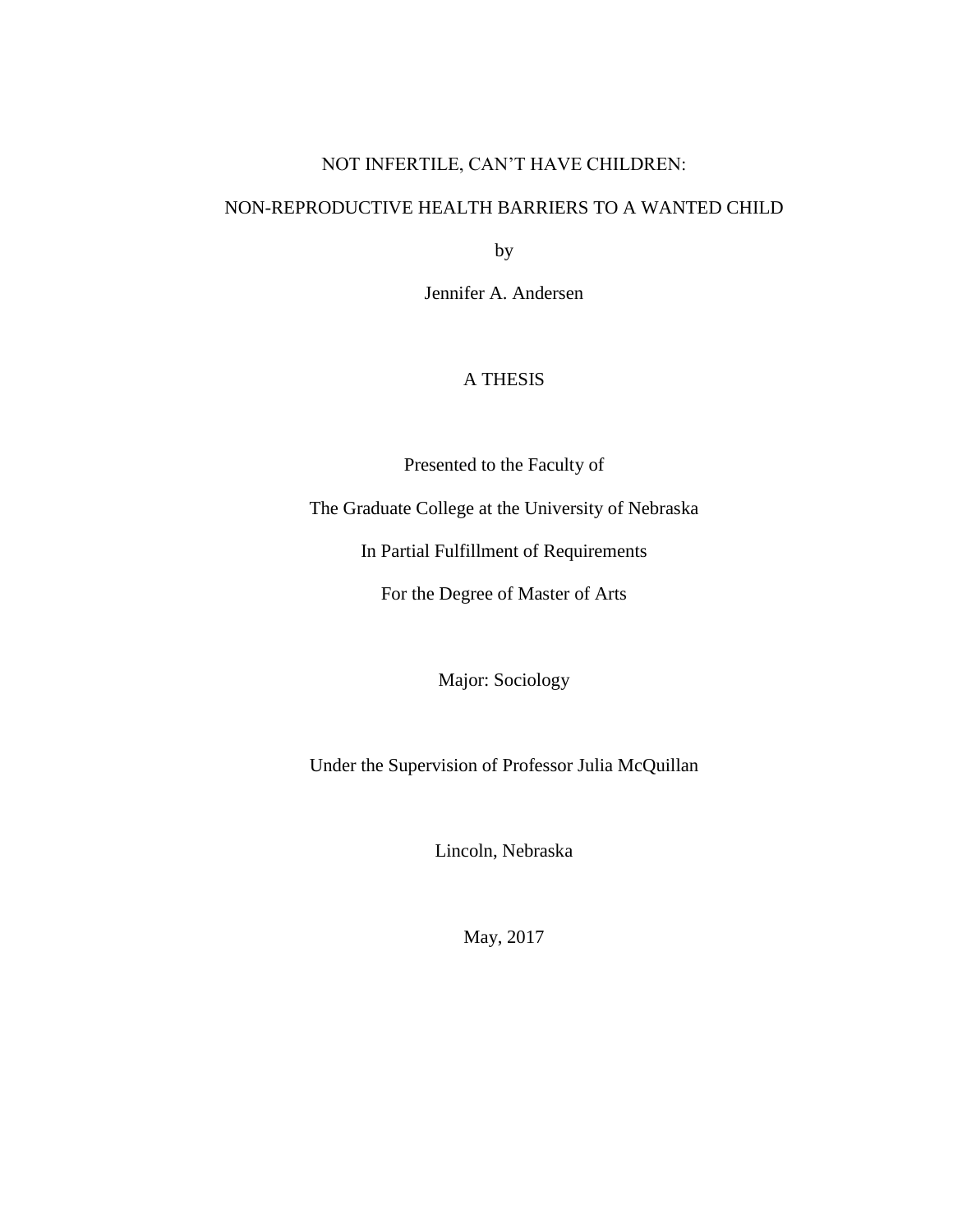# NOT INFERTILE, CAN'T HAVE CHILDREN:

# NON-REPRODUCTIVE HEALTH BARRIERS TO A WANTED CHILD

Jennifer Audrey Andersen, M.A.

University of Nebraska, 2017

Advisor: Julia McQuillan

Non-reproductive health barriers to a wanted baby are an understudied population in the field of infertility research. This is a concern for fertility, public health, and family scholars as the lack of information can have affects the attitudes, knowledge, and behaviors of couples with non-reproductive health barriers. Using the National Survey of Fertility Barriers (NSFB) and Survey Driven Narrative Construction, I was able to identify thirty-two women and their partners who have confronted a non-reproductive health barrier. These women did not self-identify and were grouped as such by the author. I found that the majority of the couples do not identify as infertile and do not group themselves as such. Additionally, I identified evidence of biographical disruption including the tension between having and raising children, reassessment of one's biography and identity, and coping with the disruption of illness and the related inability to have a wanted child.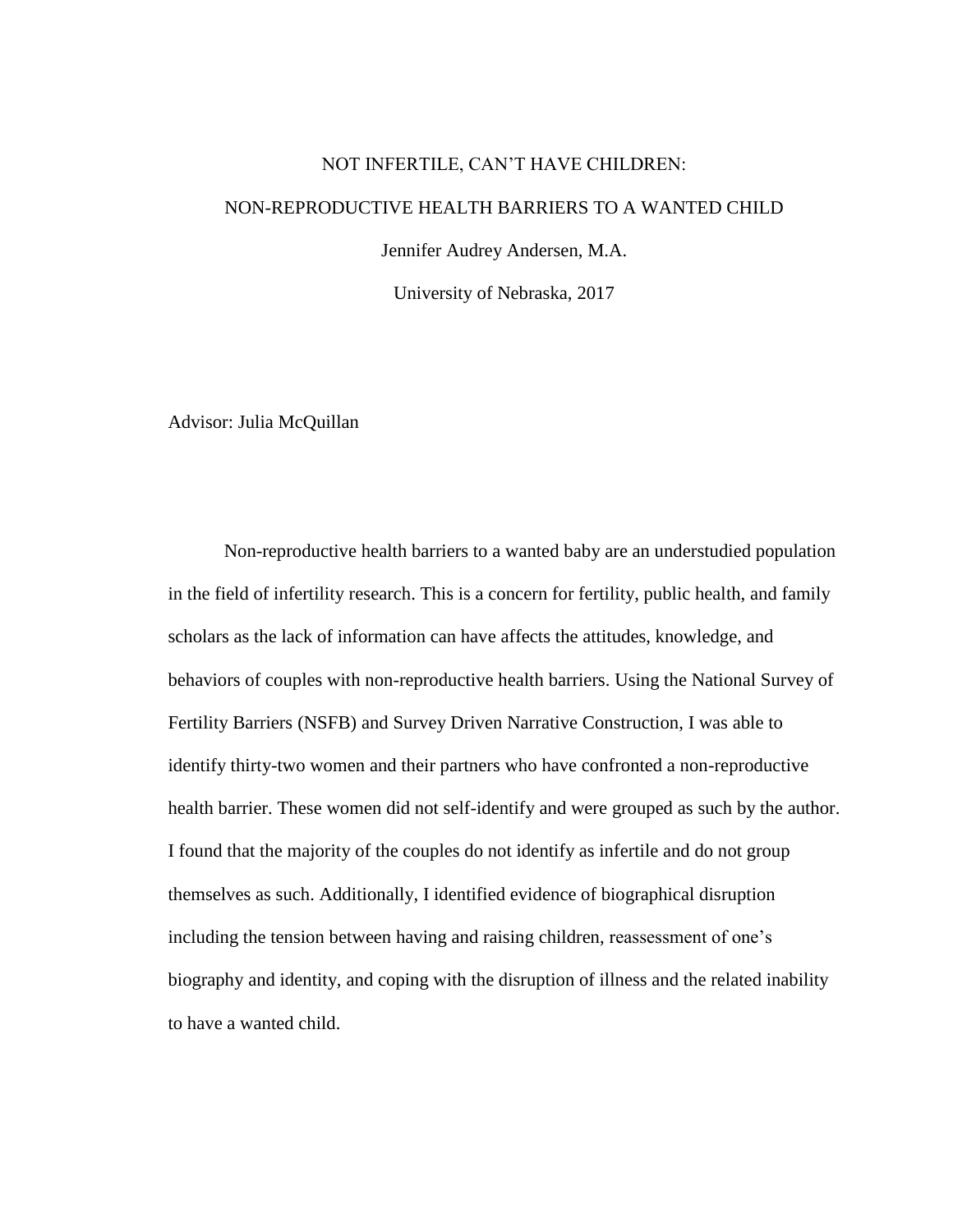## **Introduction**

Couples are often subjected to the 'nuclear' family structure in the media (Parry, 2005). The accompanying pressures of implicit pronatalist policies, such as personal tax exemptions for dependents in the United States, influence the fertility rates of a nation and reinforce that having and raising children are a substantial part of women's roles in society (Whittington et al, 1990). This perceived natural progression of marriage and children in the life course places couples in a position of having to proceed onto medical interventions when they cannot meet the idealized family type (Ulrich & Weatherall, 2000, Parry, 2005). This is largely due to current social norms, which tell us that womanhood and motherhood are essentially one and the same, and infertility is essentially equivalent to failure (Ulrich & Weatherall, 2000). This norm of motherhood is often applied to all, even though it is not always easily fulfilled. Infertility scholars have long challenged the idea that all women can have children. Furthermore, little research has explored the idea that not all women have the option of further pursuing a wanted child due to preexisting mental or physical health condition of their own or their partner. The health situation of these women and their partners is often unexpected and unplanned, and the inability to have a wanted child is a consequence of the disease and its effects. This state of sub-fecundity is commonly thought of as infertility.

The health condition and its accompanying infertility has been argued as a public health concern (Macaluso et al, 2010), however, may not include women and men who have a disease or illness which precludes having a wanted child. There has been little research on how women with non-reproductive health conditions and their partners cope with not having a wanted child. Additionally, little research has looked at how diffusion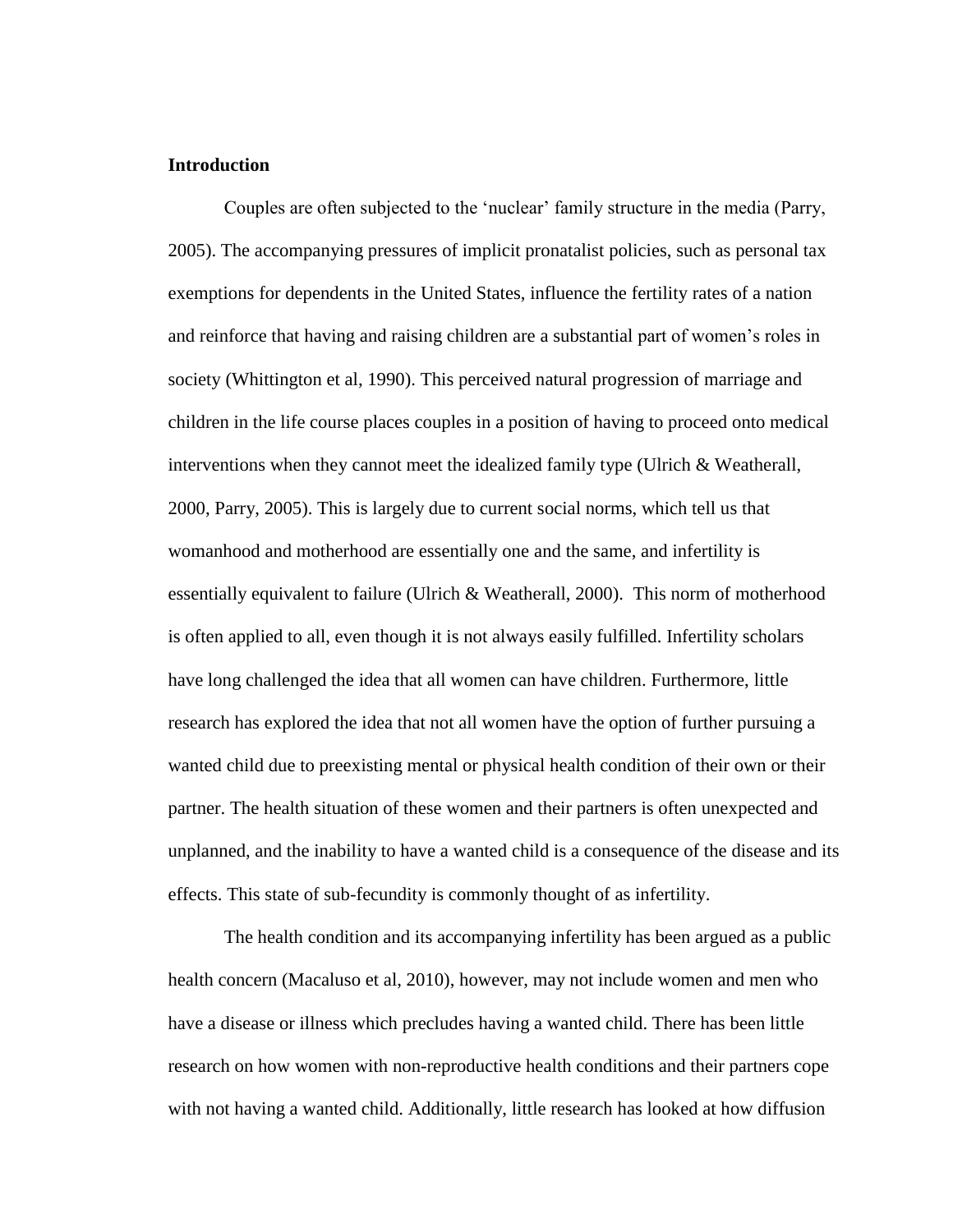of information on treatment options, adoption, and childfree living affects the attitudes, knowledge, and behaviors of couples with non-reproductive health barriers to a wanted child (Macaluso et al, 2010). Furthermore, the potential to spur research into the early detection and treatment of disease which may hinder future fertility has great potential to mitigate possible negative psychological effects of diagnosis (Macaluso et al, 2010).

Infertility research is traditionally designed to focus on women who have attempted, via unprotected sex for a period of twelve months (CDC, 2016), to conceive a pregnancy. Research on infertility often takes place in infertility clinics and prevents those who are not eligible for assisted reproductive technology (ART) from being observed, including those who are not able to carry a pregnancy without life-threatening consequences (Henning et al, 2002; White et al, 2006; Greil et al, 2010). Moreover, when examining non-reproductive health conditions and infertility, much of the existing research is focused on preserving fertility before, during, and after chemotherapy or other gonadotoxic therapies (Tschudin & Bitzer, 2009; Nahata et al, 2016). Due to the way infertility has been defined and studied, women with non-reproductive health conditions preventing a wanted child often do not fall neatly into a category of either a conventional fertility barrier (e.g. sterilization, reproductive conditions) or a situational barrier (e.g. lack of partner).

The women who do not fit neatly into the current categories of fertility barriers do not always have the same options at their disposal as women with conventional infertility (i.e. ART, adoption). Therefore, there is a systemic loss of the subpopulation of women who are not conventionally or situationally infertile, but still cannot have a child they desire. The unintentional invisibility of this subpopulation of women is an important gap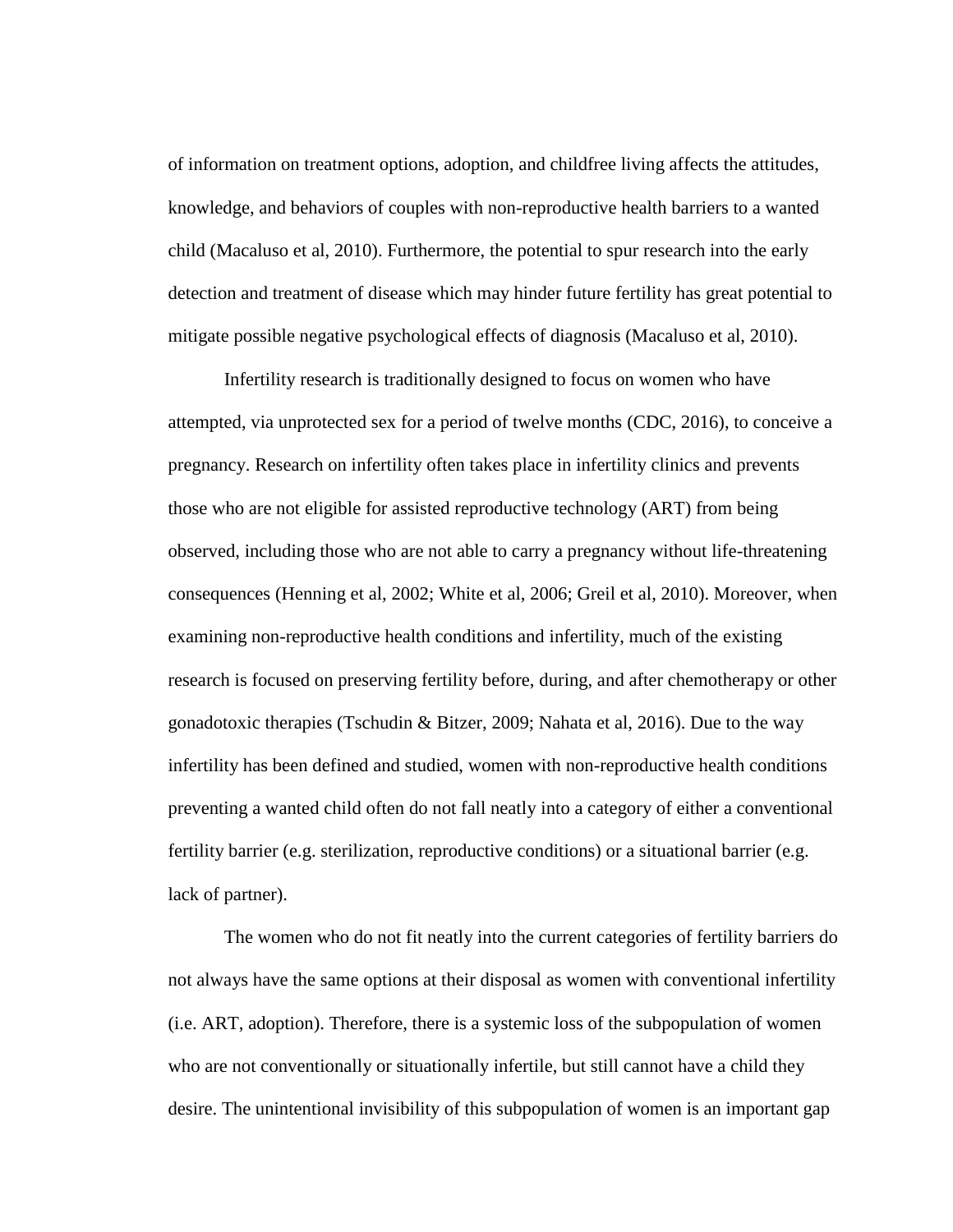in prior infertility research. For example, little is known about the emotional consequences that these women and their partners face when they are physically capable of becoming pregnant but have been advised to not have a child. To create visibility for this subpopulation, I have chosen the label *non-reproductive health barrier* (NRHB) to pregnancy. My research explores how women who cannot have a wanted child because of a non-reproductive health barrier define and experience their situation.

#### **Non-Reproductive Health Barriers to Fertility**

Originally considered a social problem, the inability to have a child was referred to as involuntary childlessness in prior research as late as the 1960s and 1970s (Becker & Nachtigall, 1992). With the advent of assisted reproductive technologies (ART), however, medical professionals assumed power over the definition, diagnosis, and treatment of involuntary childlessness (Conrad & Schneider, 1980; Becker & Nachtigall, 1992; Greil & McQuillan, 2010). For most women, involuntary childlessness has now became medicalized under the biomedical model, moving away from the previous social problem definition, and redefining it as the medical diagnosis 'infertility'.

The women with non-reproductive health barriers to fertility do not necessarily fit the definition of infertility, "*a disease of the reproductive system defined by the failure to achieve a clinical pregnancy after 12 months or more of regular unprotected sexual intercourse*" (CDC, 2016; WHO, 2016). For instance, though a heart condition is a risk factor for infertility, it does not necessarily *prevent* a clinical pregnancy from taking place despite the potential serious health risks to the mother or fetus. Furthermore, the World Health Organization (WHO) describes both primary and secondary infertility in a slightly different manner. In order to be diagnosed with primary infertility WHO states that "a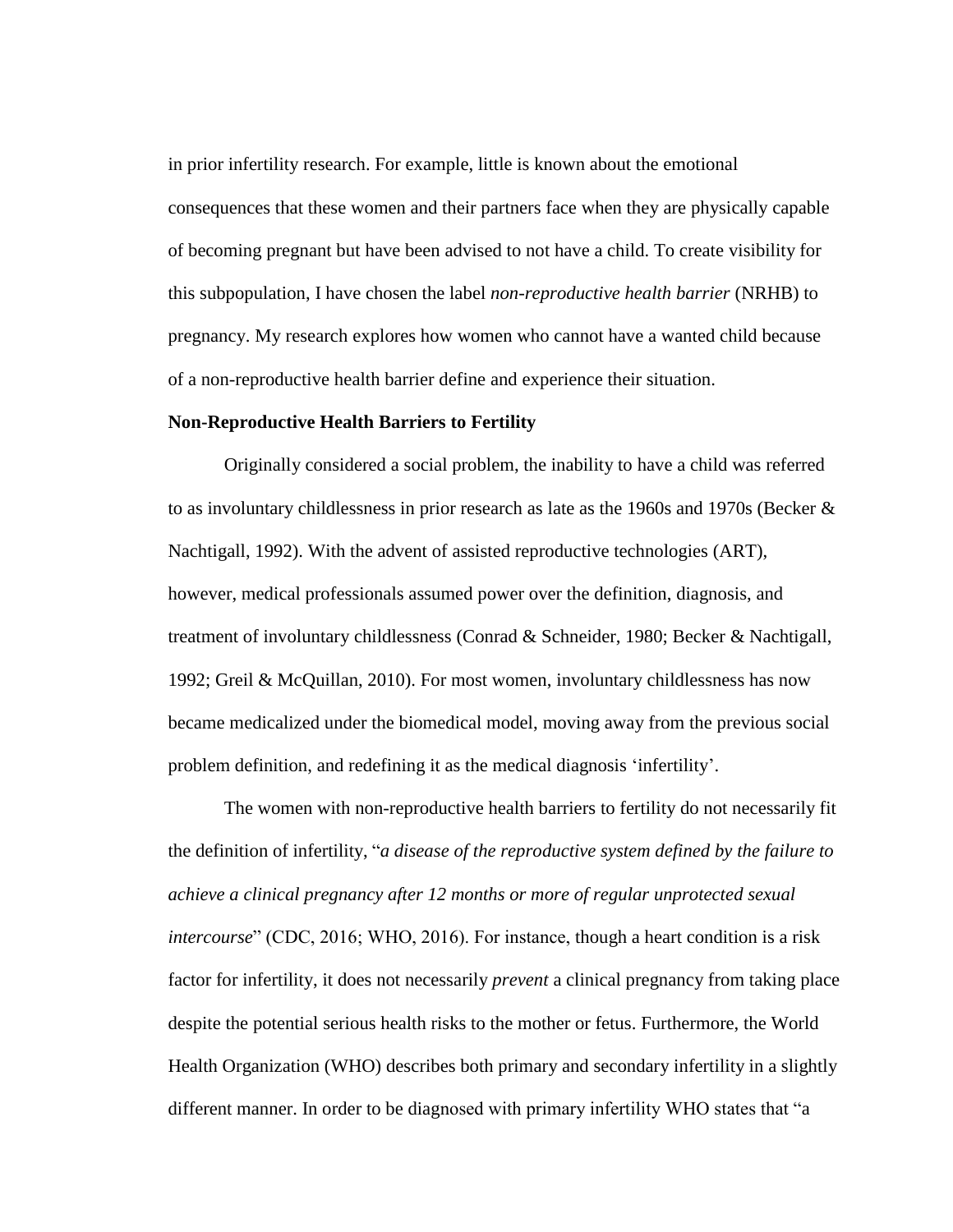woman is unable to ever bear a child, either due to the *inability to become pregnant or the inability to carry a pregnancy to a live birth*". For a diagnosis of secondary infertility, WHO states "a woman is unable to bear a child, *either due to the inability to become pregnant or the inability to carry a pregnancy to a live birth following either a previous pregnancy or a previous ability to carry a pregnancy to a live birth*". Women with a nonreproductive health barrier might either choose or be advised to avoid pregnancy due to health risks to the mother or the potential child, but not necessarily be *unable* to become pregnant.

The medicalized definition of infertility means little, however, unless the woman and/or couple actually desire the social role of 'parent' (Greil et al, 2011). Self-definition as infertile stems from the inability to be able to fulfill this desired social role, and being able to seek treatment is be one additional key in the process of self-defining (Whit et al, 2006; Greil et al, 2011). Women who desire a child yet are unable to have one due to a non-reproductive health barrier have the desire to become pregnant, but lack the physical or mental health, social support, and material resources that allows the conventionally infertile to pursue pregnancy. This separates them from what research has called 'treatment seekers' (Greil et al, 2011). Although both groups face a disruption in their trajectories, the disruptions could be handled very differently.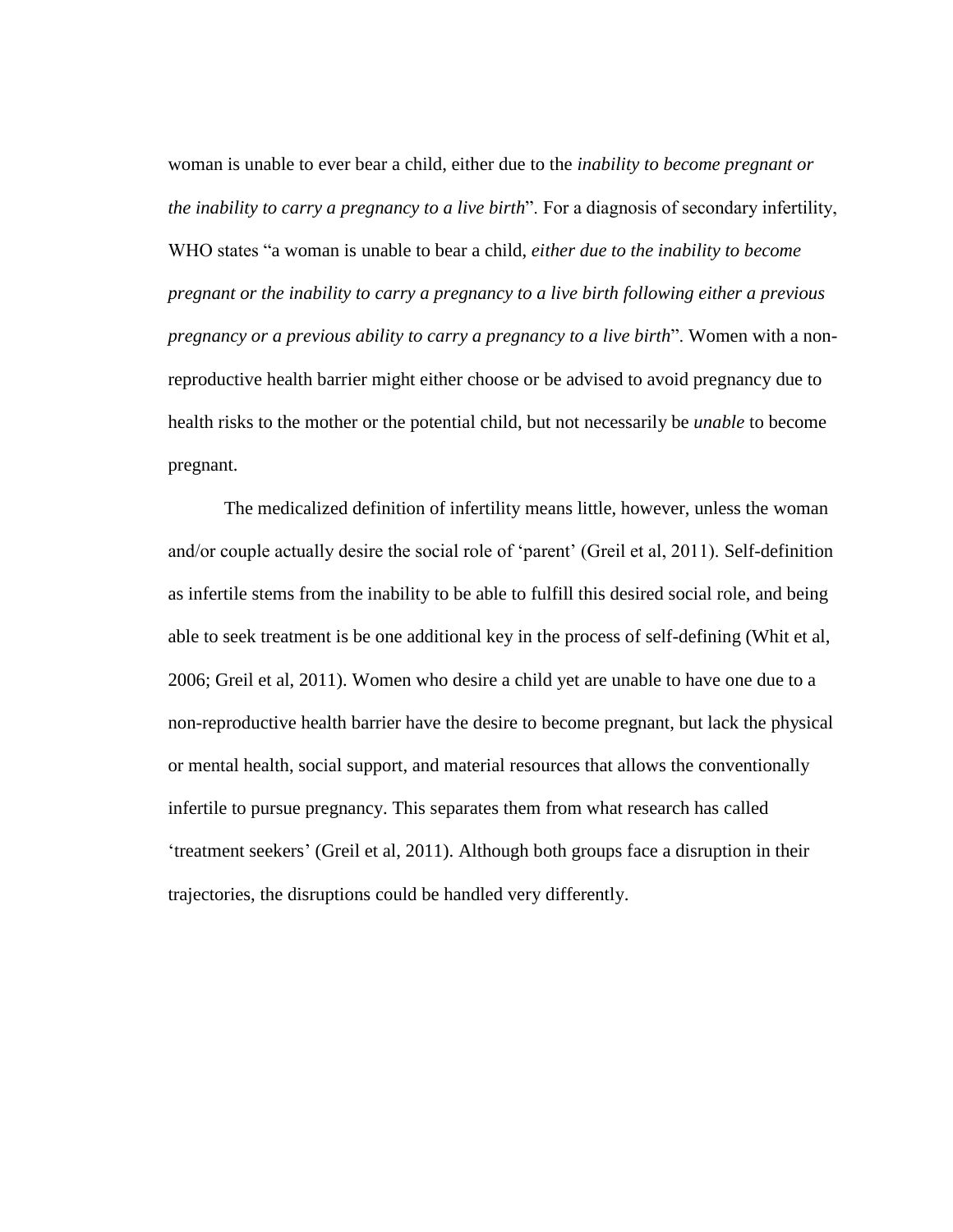## **Biographical Disruption**

Many women come of age with the expectation that pregnancies will occur and result in live births when they desire them (Oakley et al, 1984), and the inability to do so can be detrimental to the life course. Moreover, being diagnosed with a chronic condition is likely to have a negative impact on an expected life course, cause doubt in one's self worth, and could develop into one's master status (Becker, 1963; Charmaz, 1983; Exley & Leatherby, 2001). Chronic illness can affect social interaction through a loss of confidence in the body's capabilities, which are exacerbated by the loss of the ability to have a healthy and safe pregnancy (Bury, 1991). Furthermore, those who identify as infertile, as opposed to just not being able to have a child, might see the inability as an additional chronic illness to be dealt with. Management of multiple chronic illnesses can pose unique problems. There are factors that affect management of just a single illness (i.e. depression, fatigue, poor communication with physicians, lack of family support) which are compounded by a second illness (Jerant et al, 2005, Lindsay, 2009).

Additionally, patients will prioritize as important different illnesses even when identical illness sets (e.g. heart disease and infertility) are experienced. Often, the illness that is most urgent and has the potential to cause the most disruptions in daily life is the first priority (Lindsay, 2009). Dependent on social context, age, as well as barriers to treatment and adoption, it could be that infertility is ignored to minimize disruption of one's life or that the infertility eclipses other chronic illnesses due to the desire for a child.

Chronic illness carries with it two meanings of the illness, the consequences and the significance (Bury, 1991). Consequences are the disruptions of day-to-day life,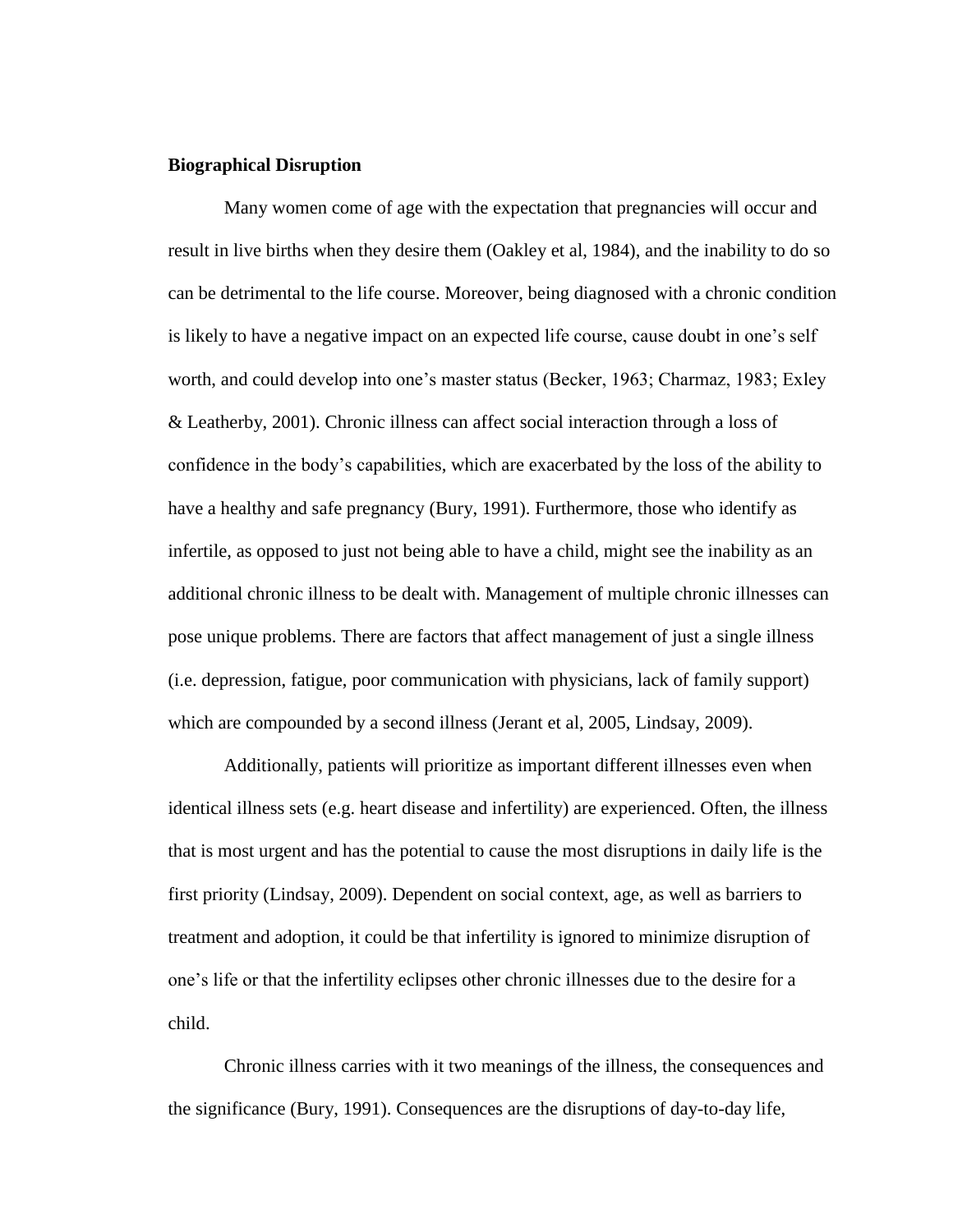whereas the significance is the variance of how the chronic illness is reflected by society, either through stereotypes and/or social context. Being involuntarily childless due to a chronic illness not only brings about disruptions to daily life due to the illness itself, but also the missing out on the day-to-day experience of life with a child. This is in addition to the two-fold effect of the significance of not meeting the norms of being healthy and having a suitable amount of children.

Bury (1982) describes the process of reacting and dealing with a change in the life course as biographical disruption. Biographical disruption is described by Bury (1982) as a way chronic illness can disrupt the basic understanding of the experience of everyday life and bring to the forefront issues of reciprocity and support within social networks. Chronic illness is often seen as a remote possibility, and is most often something that cannot be prepared for or planned. There are developmental stages of chronic illness (including infertility) that can be mapped onto biographical disruption. The first stage involves the disruption of taken for granted assumptions and behaviors about what life is and means. This first stage is when identity threats, such as changes to social status and interactions, begin to be recognized as part of the work ahead of the person (Mathieson & Stamm, 1995). The second stage brings about the disruption of the explanatory systems and requires a reassessment of one's biography and identity. Finally, the reevaluation of one's situation generates a response to the illness, which includes use of resources to respond to the illness. Similar to previous research on help-seeking behaviors for infertility, biographical disruption requires cues including symptoms, life course, individual and social cues, as well as enabling and predisposing cues to both recognize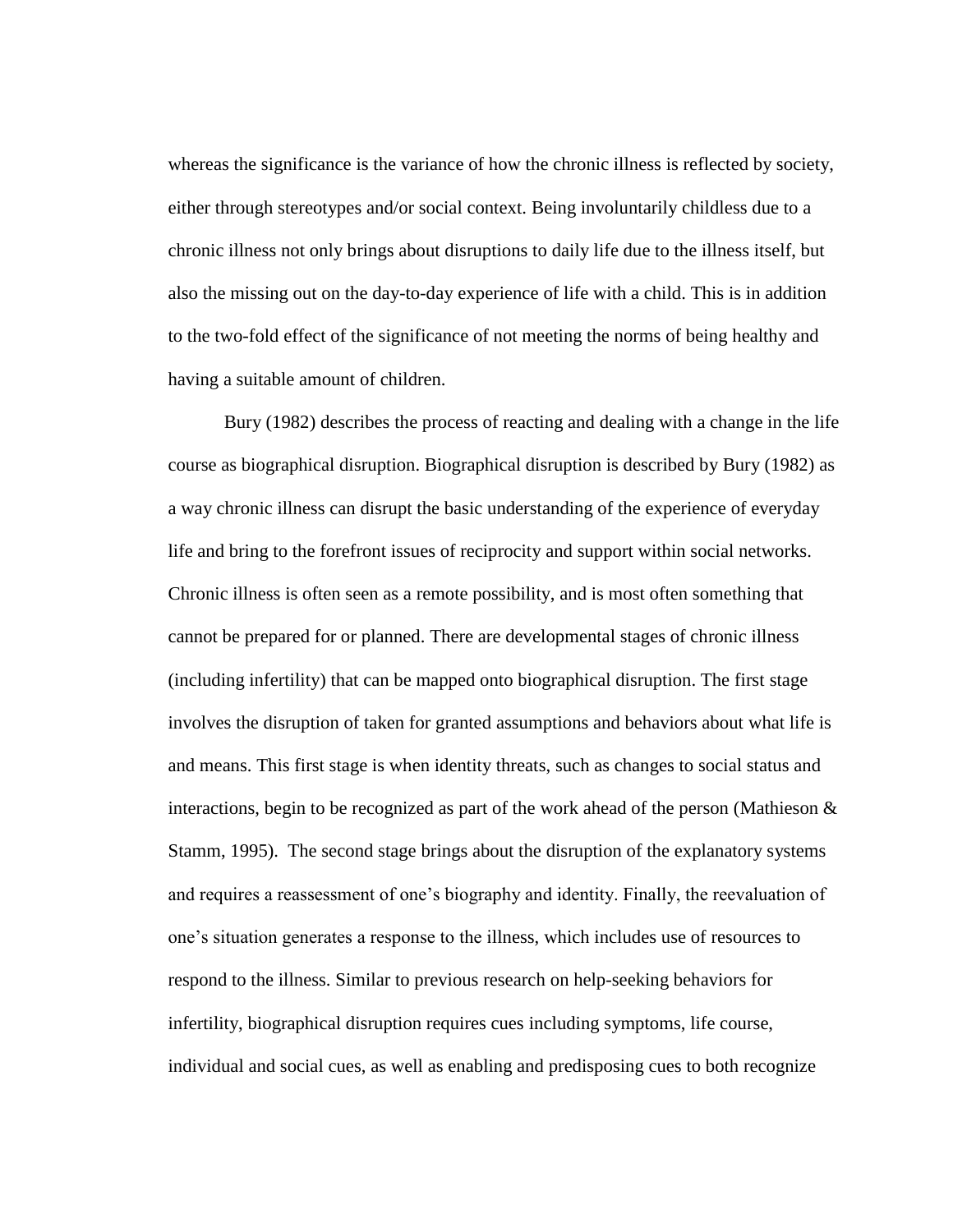and handle the biographical disruption taking place (Bury, 1982; White et al, 2006; Greil et al, 2011).

One of the concerns surrounding biographical disruption is the assumption that chronic illness happens in middle-age, which discounts conditions that appeared in childhood and have become part of one's accepted identity and biography (Williams, 2000; Wilson, 2007; Larsson & Grassman, 2012). Understanding the timing, context, and circumstances of illness and its contextualization in the life course as a problem or not can help to explain why an identity is threatened or not (Williams, 2000; Wilson, 2007; Larsson & Grassman, 2012). Even if childlessness is not considered a separate chronic condition, the acquired normalcy after a diagnosis is disrupted by the consequences of the infertility (Larsson & Grassman, 2012). Though some losses can be non-disruptive in the context of illness (i.e. leg amputation after the losing the ability to walk prior) (Larsson  $\&$ Grassman, 2012), the loss of the ability to have a wanted child is disruptive, especially in a pronatalist society. When viewed as a consequence, rather than a separate illness, it is not unexpected as Bury (1982) described, but rather as a 'feared disruption to a hoped-for life course' (Larsson & Grassman, 2012).

## **Coping with Disruption**

Dealing with a biographical disruption can be complicated. Coping mechanisms can vary from patient to patient, even among those with identical conditions. Religion is often seen as a method of coping and healing and leads to better outcomes when the patient attributes control to God rather than other non-religious outside influences (Faircloth et al, 2004; Greil et al, 2010). Prior research has shown that God's will is one of the most important factors in recovering from an illness (Mansfield et al, 2002;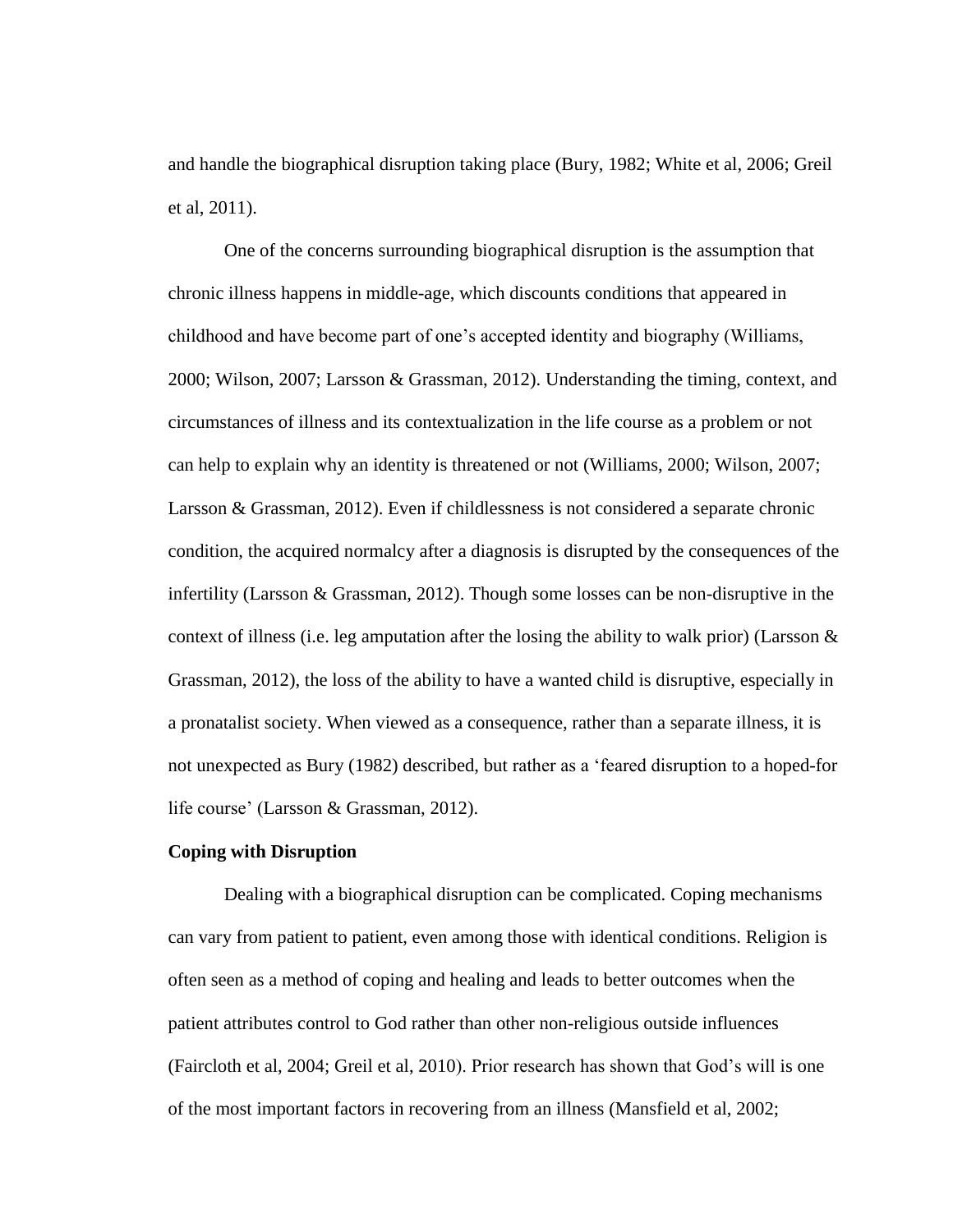Faircloth et al, 2004). Whereas this applies in the case of illness, a different reaction manifests among women with infertility. Religion and associated activities often focus on the family, with most religious traditions encouraging childbirth which results in less acceptance of childlessness (Greil et al, 2010). The inability to have a child is often seen as a devastating failure, which leads to a higher commitment to get pregnant, especially among women (Ulrich & Weatherall, 2000; Parry, 2005; Greil et al, 2010). This commitment can be filled with uncertainty however, as religious beliefs can increase ethical concerns with ART (Singer, Corning, & Lamias, 1998; Greil et al, 2010; Shreffler et al. 2010). For women with a non-reproductive health barrier though, treatment is not an option and leaves three separate paths to resolve the disruption by only gaining a child to raise through surrogacy, adoption, or by remaining childless.

Adoption is often the next step considered by women with conventionally defined infertility for whom ART has not produced a pregnancy. Adoption compounds the feelings of failure when ART does not work (Jennings, 2010), but less so when ART is not an option. Surrogacy brings its own concerns among women with conventional infertility. Jennings (2010) found when interviewing women in treatment support groups the majority rejected surrogacy outright. Whether or not this might change when faced with the inability to utilize ART remains unclear.

Although previous research has examined infertility and chronic health conditions within the context of biographical disruption, none to my knowledge have looked at women with NHRBs specifically. Furthermore, to my knowledge none have been able to take advantage of a nationally representative random sample. Unlike many traditional qualitative studies that ask for volunteers based upon membership in a specific category, I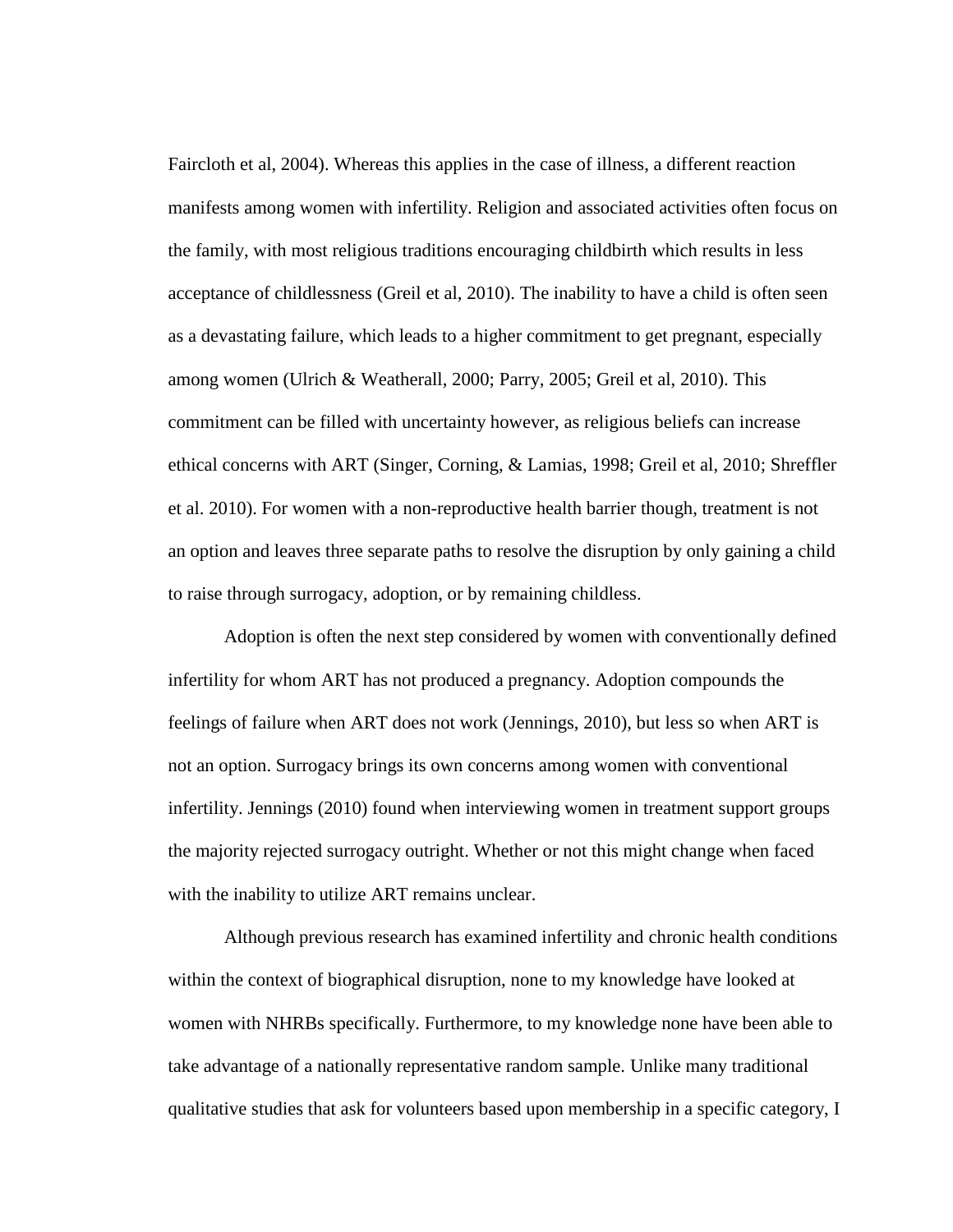identified the women for inclusion in this study from questions asked of a nationally representative sample. An advantage to this approach is there is less concern about selection bias, however, there is less depth compared to traditional qualitative studies. This group is different from women with conventionally defined infertility because they are unable to have a child due to a non-reproductive health barrier, but are not necessarily infertile. The path, meaning, and response to their biographical disruption could differ in important ways from women with conventional infertility. Furthermore, the insights provided by women with NRHBs helps to better explain the process of problematizing and normalizing a primary health condition and the effects of the subsequent disruption of the inability to become pregnant. Moreover, the coping methods that women with NRHBs utilized by these women could guide interventions for women who are faced with the inability to pursue additional treatment or adoption for other circumstances.

Therefore, this study as described below, uses an exploratory method to find out how women define and experience having a non-reproductive health barrier to a wanted child through the lens of biographical disruption. This novel approach will expand the knowledge of both sociologists and medical professionals in the areas of fertility and health.

#### **Methodology**

The National Survey of Fertility Barriers (NSFB) is a nationally representative survey of 4,794 women ages 25-45 with fertility barriers, including repeated miscarriage, sterilization regret and pre-existing health conditions (Johnson & White, 2009). Random digit dialing was used and interviews were completed between 2004 and 2007 through the use of Computer Assisted Telephone Interviewing (CATI). The response rate of 53%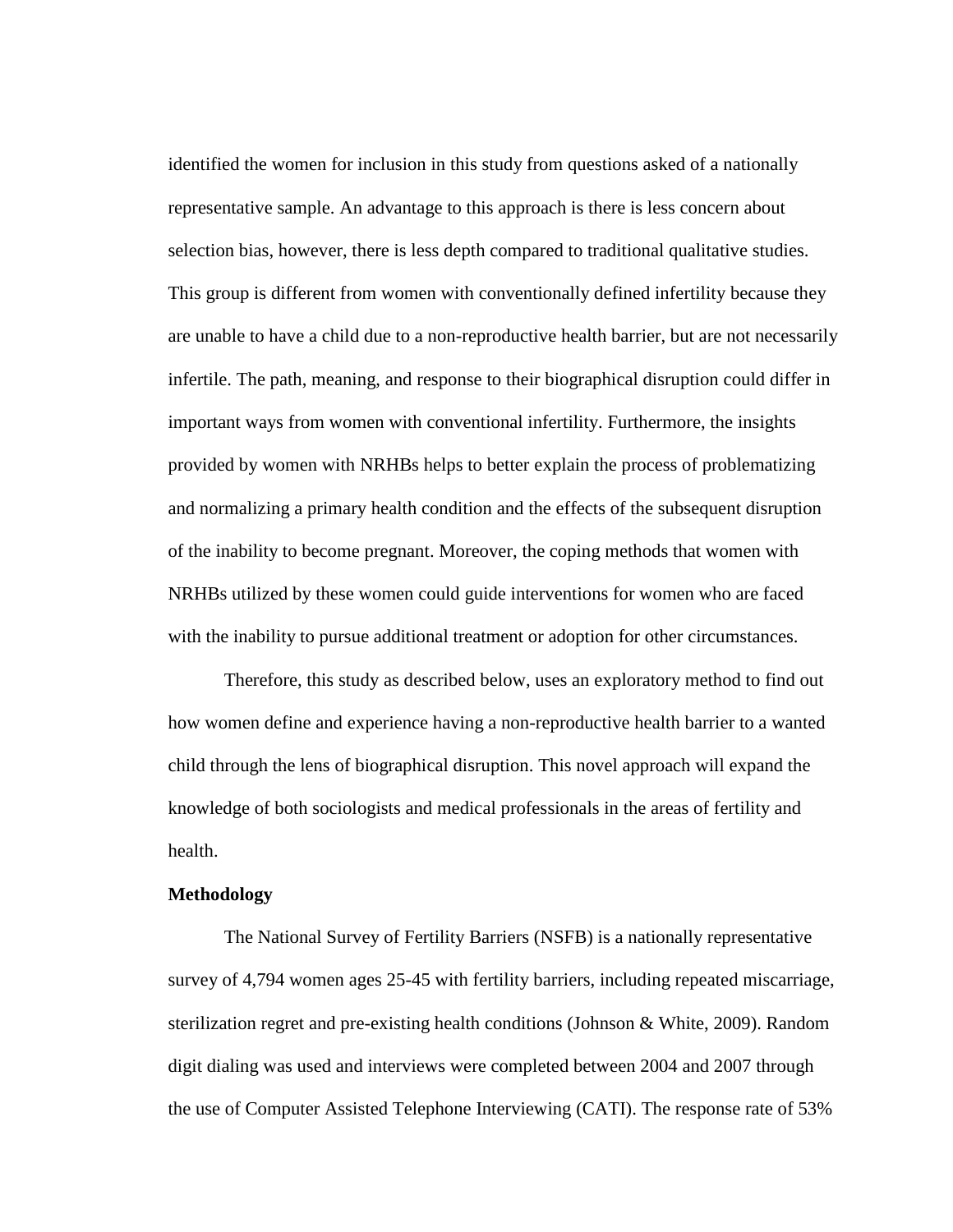to the screener question is typical of random digit dial surveys (McCarty et al, 2006), as was the final overall response rate of 37.2% (Johnson & White, 2009). The response rate is low compared to in-person surveys, yet it is fairly standard for telephone surveys (Keeter et al, 2006). In addition, the survey has been assessed for bias by comparing the NSFB to the demographic information in the Current Population Survey and the National Survey of Family Growth. The comparisons showed that even though the NSFB response rate was lower than the other surveys, the responses to the same variables were very similar to substantially more expensive surveys with higher response rates (Johnson  $\&$ White, 2009).

The NSFB provides survey data based upon random-digit dialing, with oversamples from high minority census tracks, over-samples of women who meet criteria for infertility, plus includes women and their partners. The key criteria for inclusion as having a NRHB to a wanted child was answering yes to the question: "Did a physical problem ever keep you from having a baby you wanted?" In the NSFB, 423 women answered yes or maybe to the criterion question. In order to obtain the needed sample for the exploratory analysis, I excluded 391 women with a conventional infertility diagnosis. The current analysis therefore focused on the 32 women with a NRHB to a wanted child.

Most of the survey has questions with fixed choices responses. To capture additional comments or information, the interview protocol indicated that the interviewer should record comments and responses to questions without fixed categories in openended text boxes. At the time when the survey was administered, the research team did not emphasize recording unsolicited comments, therefore some interviewers may have been more conscientious than other interviewers in recording comments. Over half ( $n =$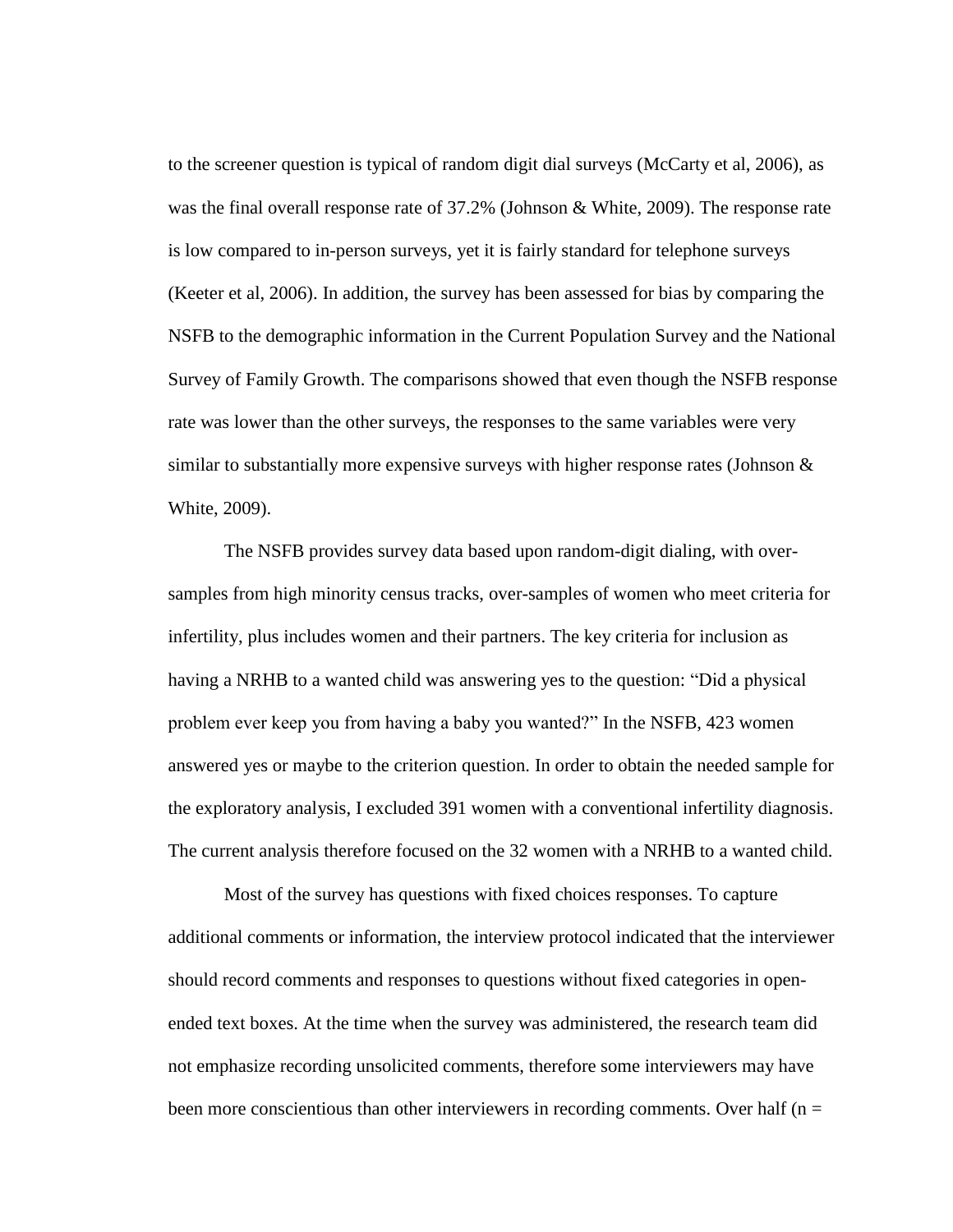24) of the sample have open-ended responses, yet it is possible that all comments and responses were not captured. The open ended comments and responses ranged from a few words to a couple of sentences. Some respondents noted that the questions about pregnancy and child raising were particularly difficult due to their inability to have children. Additionally, the NSFB has a planned missing design to facilitate survey completion (Johnson & Young, 2011). The computer assisted telephone interviewing software algorithms randomly selected a subset of scale items for each of the 21 scales in the survey to shorten the overall length of the survey without sacrificing measurement of the key concepts.

In order to take full advantage of the data within the NSFB and still provide insights about a relatively "hidden" group, I used "survey-driven narrative construction" (Kazyak et al, 2014). Following the survey driven narrative construction approach, I translated both the open and closed survey responses by each of the women into narratives to be analyzed using qualitative coding. The survey questions responses were translated into a conversational tone in order to create the final narratives.

#### **Findings**

#### **<Insert Table 1 Demographics>**

## *Defining Infertility*

As little research has focused on women with a non-reproductive health barrier to fertility, the demographic characteristics of those women with an identified nonreproductive health barrier and how they may or may not fit the criteria for infertility are important to understand. Table 1 outlines the descriptive statistics for the sample of women with a noted physical problem that prevented a wanted child. The sample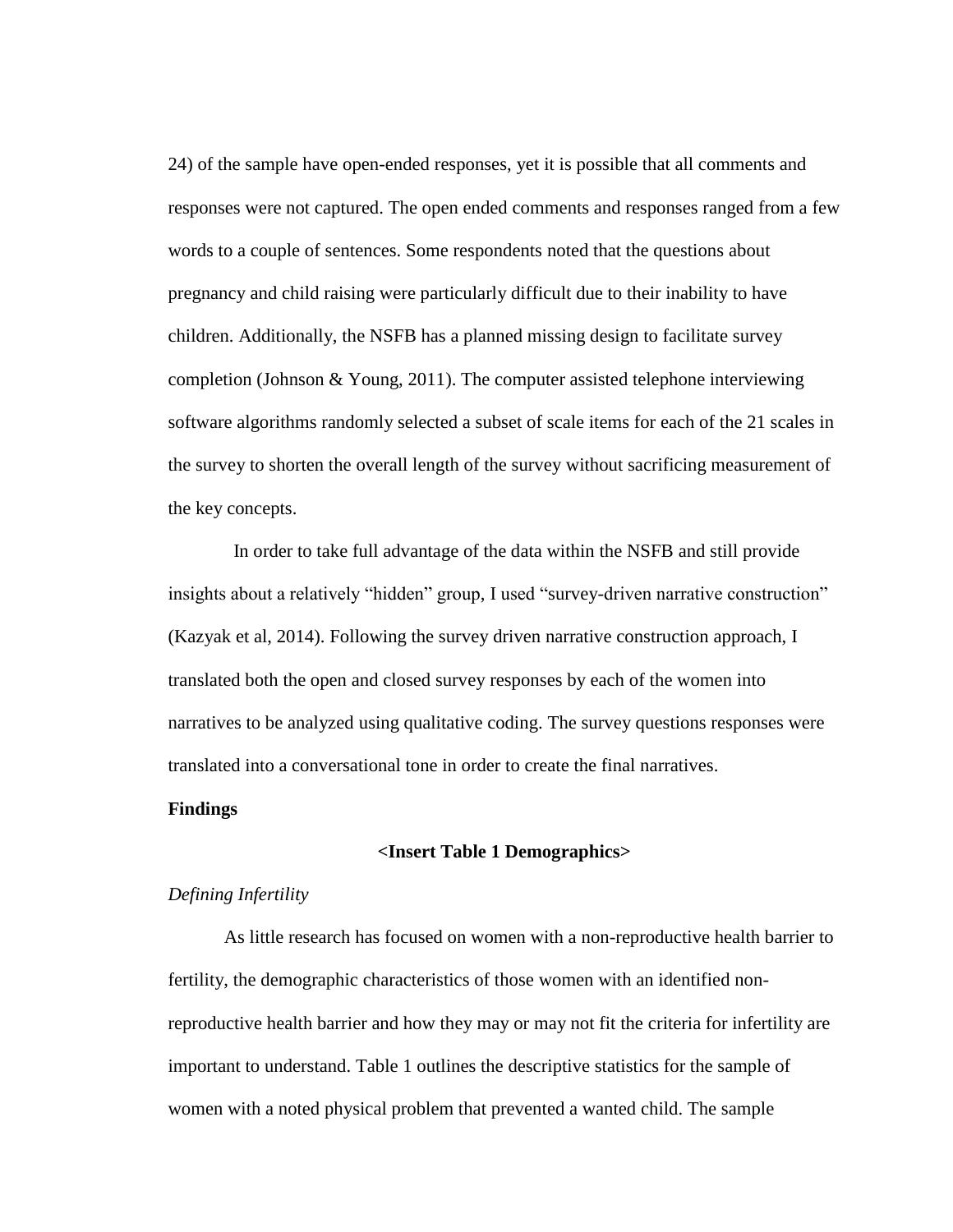included 26 (81.3%) women who self-identified as White, three (9.4%) who selfidentified as Black, two (6.2%) who self-identified as Hispanic, and one respondent who opted out of the survey prior to this question. The mean age was 37-years-old, with a range of 25 to 45 years of age. Married women make up nearly 63% of the sample, never-married women close to 31% and just over 6% are divorced. The average family income was nearly evenly split, with 14 (43.8%) of the women stating the family income was under \$40,000 per year, 16 (50.0%) stating the family income was over \$40,000 per year, and 2 (6.2%) refusing or not knowing the amount. The sample is more diverse in regards to education, with 31% of the women having a high school education or less, 47% with at least some college, and 19% with at least some graduate school. Thirteen (40.6%) of the women have given birth to at least one child, and 19 (59.4%) have not given birth.

#### **<Insert Table 2 Conditions>**

Table 2 details the non-reproductive health barriers (NRHBs) for each woman. For twenty-seven of the women, she had the NRHB, for four the partner had the problem, and for one couple both partners had NRHB. Twelve of the respondents did not give specifics of the nature of their NRHBs. Four of the women noted that one member of a couple had been sterilized to prevent a dangerous pregnancy due to NRHBs. The NRHBs varied among the group, ranging from concerns about medications, mental illness, paralysis, heart disease, and diseases of the nervous system. Additionally, concerns over arthritis, injuries, and surgical complications were mentioned.

The nature of the NRHBs do not automatically lead one to assume infertility. For example, heart disease and diseases of the nervous system are considered risk factors for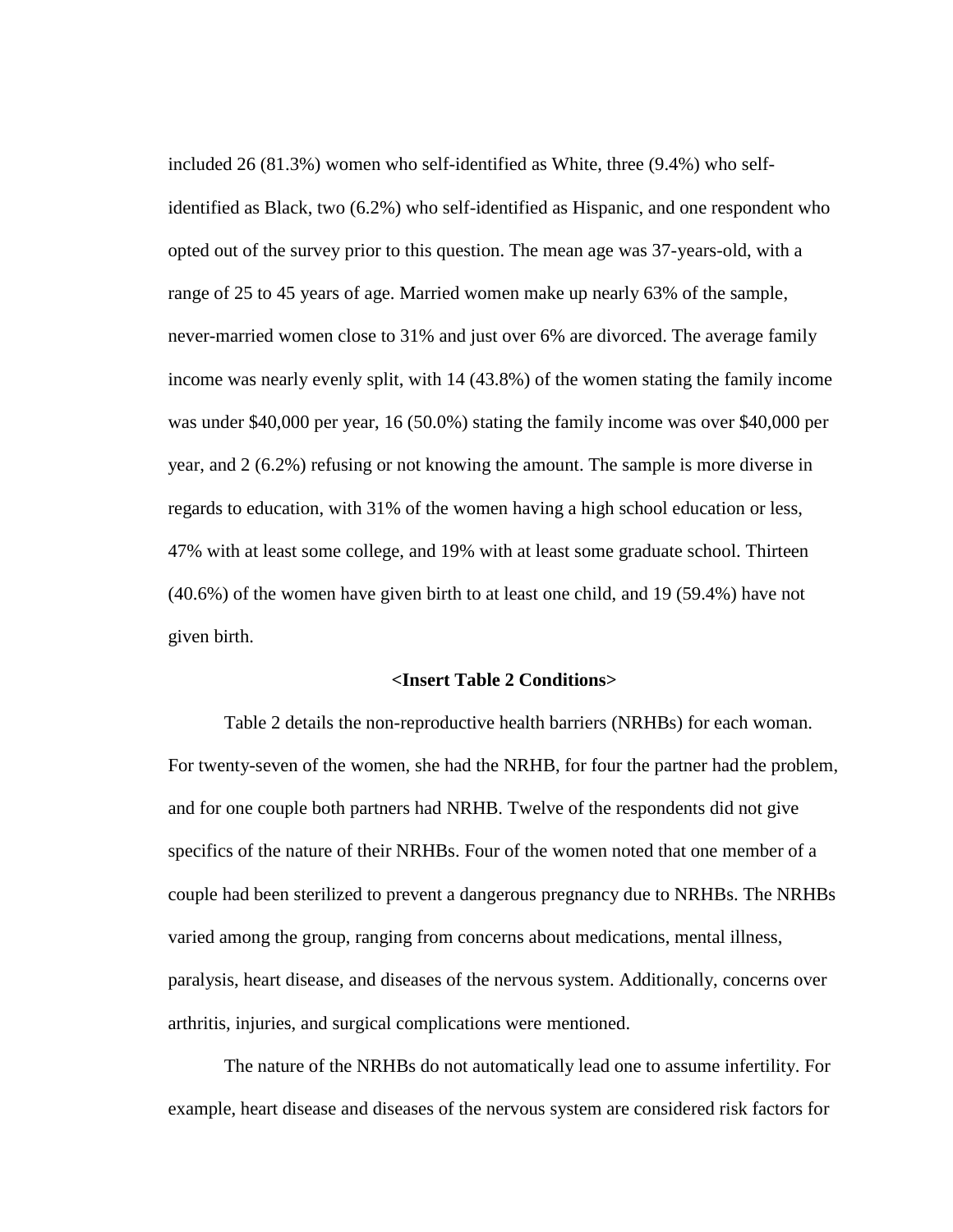infertility, but they do not prevent pregnancy from taking place. Conversely, infertility does not automatically cue thoughts about the overall health of a women and their partners. This is exemplified by some of the regrets that the women expressed in their interviews. Heather, for example, wished she had more information in the beginning about her condition, which ultimately lead her to have a tubal ligation to prevent pregnancy. Hannah, who has had several open-heart surgeries, stated about her two children she had after her doctor warned her of the risks to her health "just I wish that people would realize what they're getting themselves into before they have a child and what the consequences are going to be". Allison stated that after the premature birth and death of her son and after her doctor told her she would never carry to term "I wish I had more experienced doctors… more people that would listen to concerns first time mothers have". Several of the women in the sample wished that a doctor or other health professional would have mentioned that their illness could have consequences for infertility. These statements exemplify the idea that even when the primary diagnosis is normalized as part of one's life, the realization that there are implications for the ability to have a wanted child in combination with the lack of warning by medical professionals, can become a separate biographical disruption. As Stephanie, a young woman with physical health problems and depression stated, "Maybe I would have had kids earlier, if I had known".

Many of the women do not fit the conventional definition of infertility: "a disease of the reproductive system defined by the failure to achieve a clinical pregnancy after 12 months or more of regular unprotected sexual intercourse" (CDC, 2016; WHO, 2016). Only five of the respondents stated that they had unprotected sex for more than 12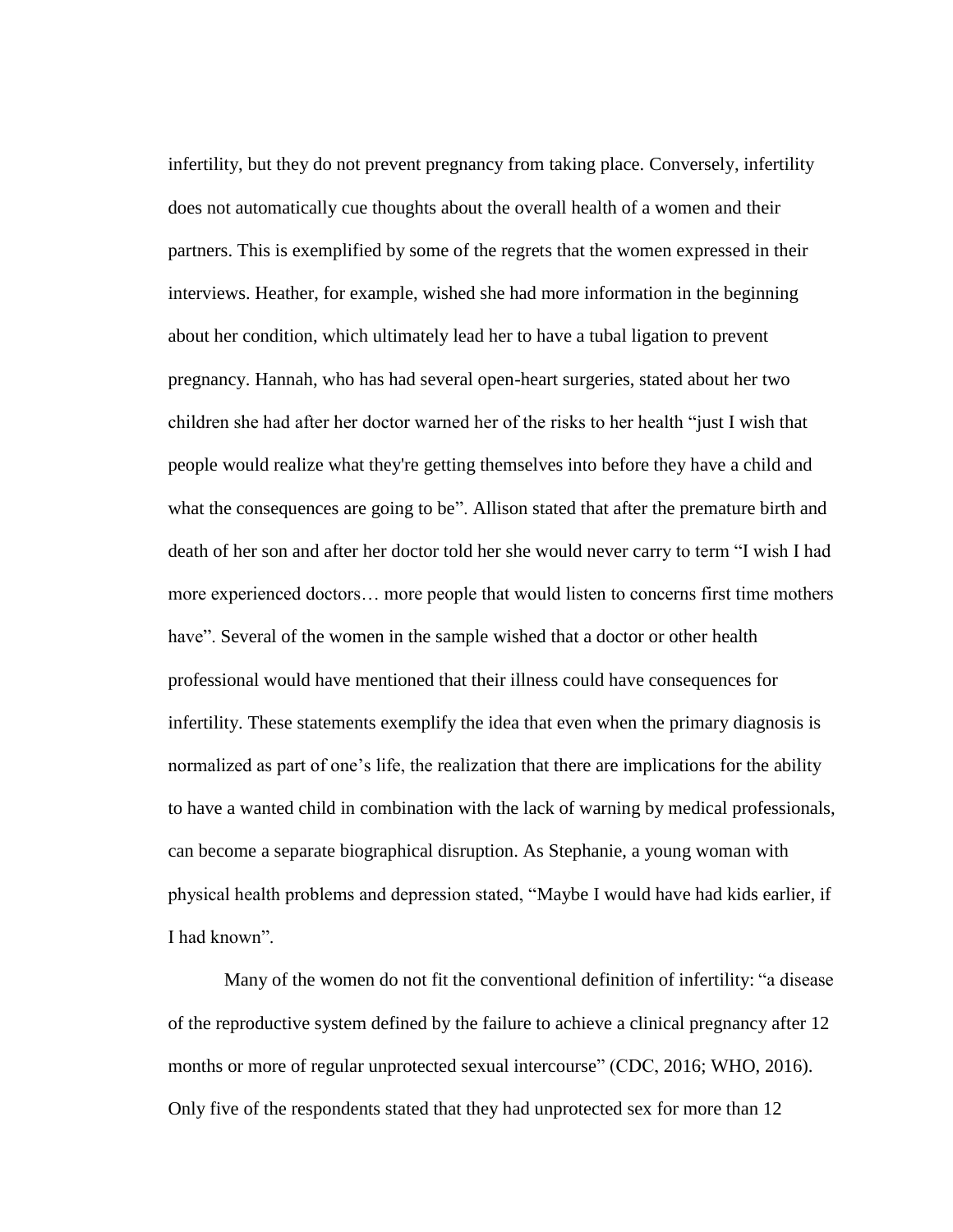months without a pregnancy, either due to sterilization, a physical health condition which prevented ejaculation, or which ultimately resulted in a pregnancy after 2-4 years because, as Melissa noted, "we got lucky it just didn't happen". None stated they attempted to achieve pregnancy for more than 12 months without becoming pregnant (Table 2). Moreover, nearly half (15) do not identify as having problems with fertility or having trouble getting pregnant. Seven of the women stated that they might have problems getting pregnant but do not consider themselves as having a fertility issue. *Themes of Biographical Disruption*

As described in the literature review, Bury (1982) argues that biographical disruption consists of three stages. (1) the disruption of taken for granted assumptions and behaviors about what life is and means, (2) reassessment of one's biography and identity, and (3) a response to the illness, including a use of resources to respond to the illness. Below I summarize how many women with NRHBs fit stages of biographical disruption. *The Disruption and Threats to Identity*

There is evidence that many women with NRHBs experienced disruption of the taken for granted assumption that they will be able to have a wanted pregnancy. All of the women answered affirmatively that a NRHB prevented a wanted child. This alone is evidence that these women had a disruption of their taken for granted assumptions of what their life could have been.

Most of the participants described past experience with an NRHB, therefore many of the respondents have already passed through their most fertile years. When trying to understand how the respondents feel about having and/or raising children, however, there are questions that can help guide understanding of this sensitive issue. For example,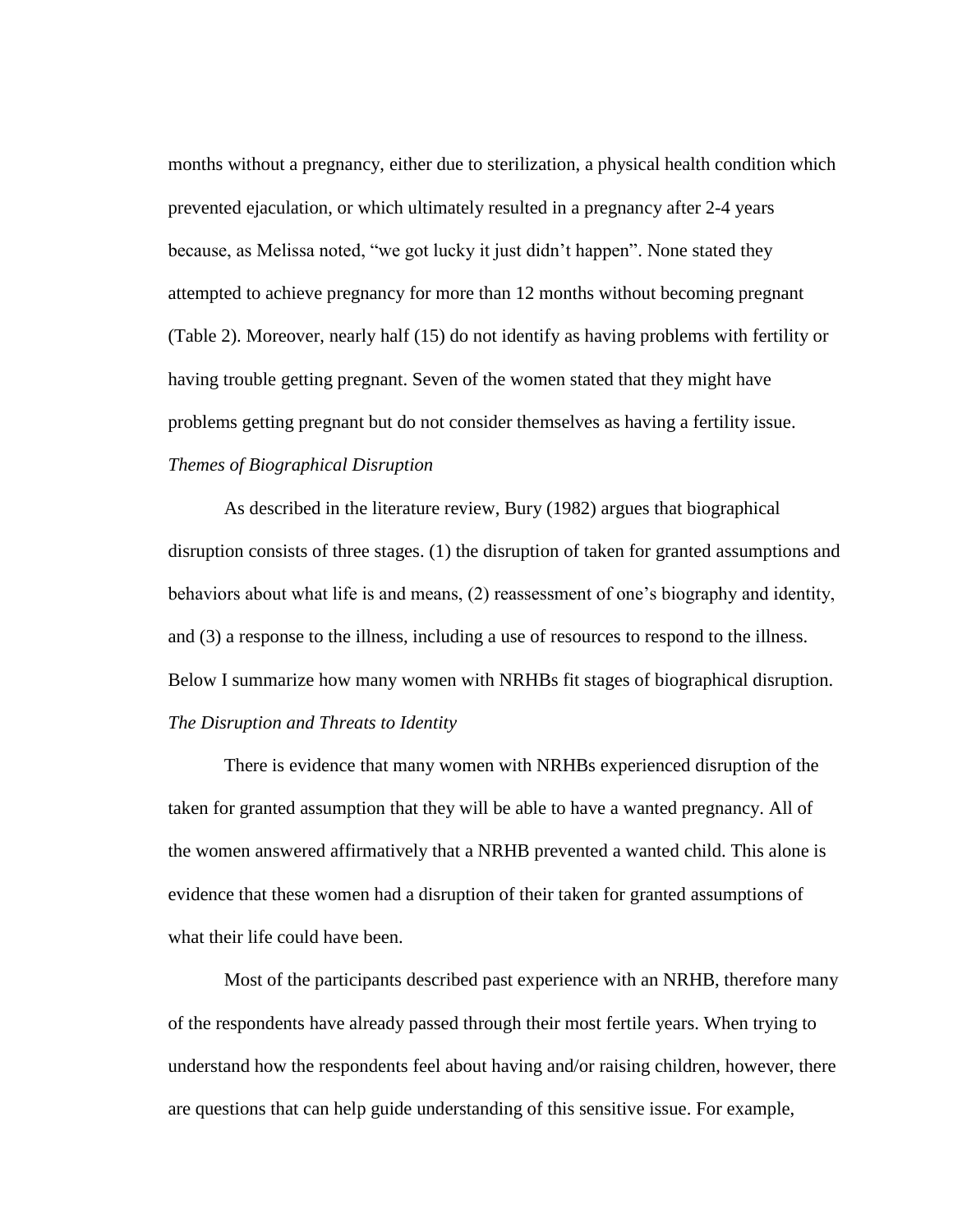responses to the question: "Is it important to you to have kids?" indicated that most of the women (N=21) either strongly agreed or agreed (the remainder disagreed or strongly disagreed). Almost all of the women who had given birth by the time of the survey (12 of 13) selected the "very important or important" response. The divide between the women who had not already had children was evenly split at nine in each category.

I wanted to know, however, if the idea of having a child through the physical process of birth may have already been rejected by some of the women, and instead they might only desired to raise a child. This may have been a way of resolving the disruption, rather than ruminating over the loss of having a child. The NSFB asked the question "How important is it to raise kids?" Most of the women  $(N=24)$  selected the response indicating that raising kids was very important or important; few (N=8) disagreed or strongly disagreed. It was not surprising that all of the women who had children  $(N=13)$ indicated that it was important or very important to them to raise children; the women without children who also considered raising children important  $(N=11)$  provide evidence of biographical disruption from their NRHBs.

The women who did not have children, yet considered raising children important, are in a situation that suggests that their taken for granted assumption that they will be able to have children has been disrupted. Women and couples are often subjected to the 'nuclear' family structure in the media (Parry, 2005). These conceptualizations among women, however, tend to be fluid and adaptable to life experiences like infertility (Parry, 2005). As I discussed before, these women do not identify or qualify for infertility status, but are still unable to have the child they desire. Often, couples attempting to have a child but who are unable, will still tend to show a bias towards having biological children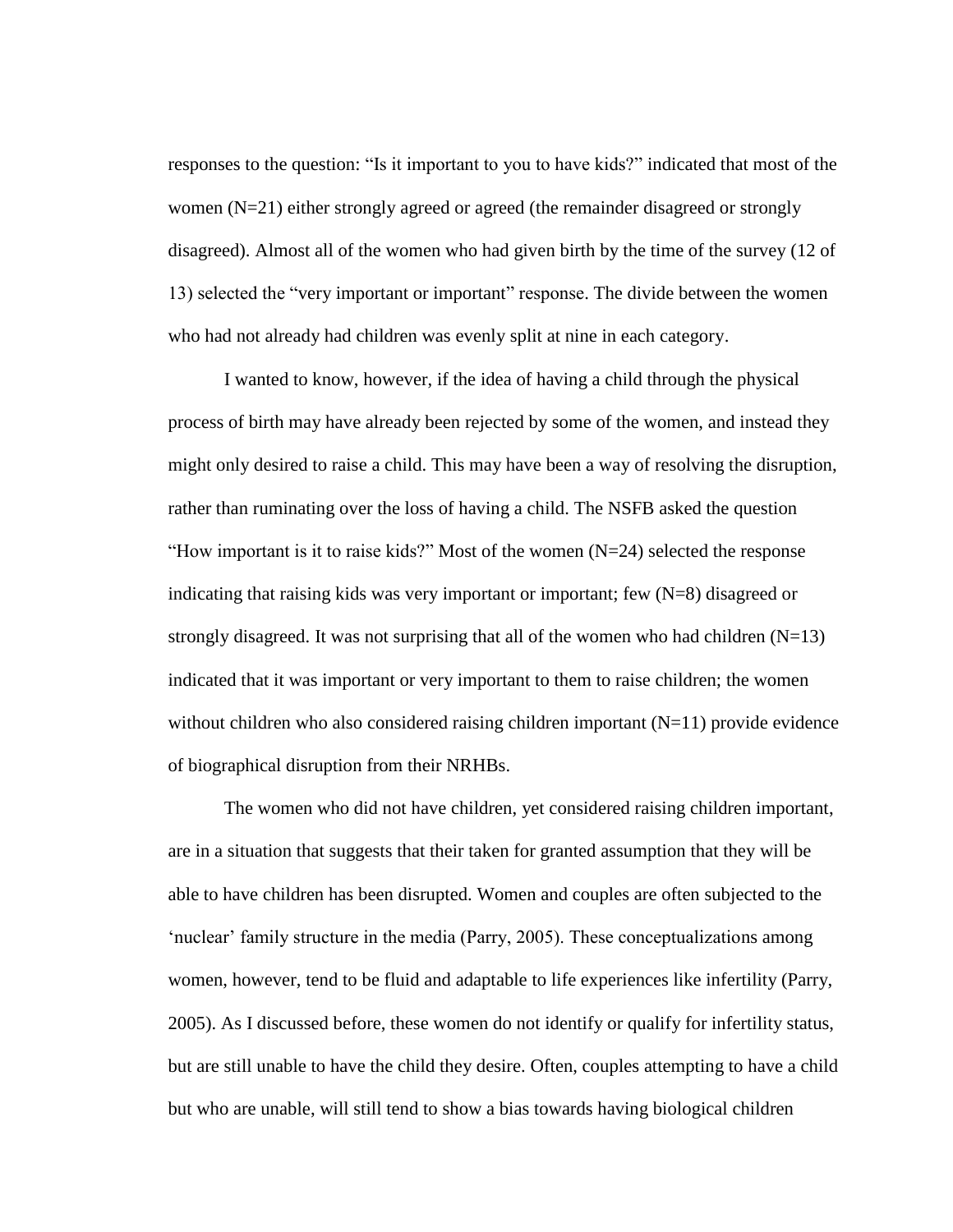rather than other alternatives. Much of this may be due to the social construction that womanhood and motherhood are viewed as essentially one in the same, creating the idea being childless is equivalent to failure (Ulrich  $\&$  Weatherall, 2000). It may still be easier to either have hope to give birth to and raise a child of one's own or to reject the idea and begin to deal with the consequences. For example, Kimberly stated that she wanted to adopt, but "my husband does not share the same views as I do". Jenna's marriage failed because she wanted to adopt but "my husband didn't want to". Having a biological child overrode the desire to have a child to raise for the male partner in these couples.

In line with the idea of a having a biological child whenever one is desired, the social expectations in a pronatalist society has the added identity threats of stigma and social role change. The NSFB asked the women three questions relating to the perceived stigma of being unable to get pregnant and infertility. Only 22 women were asked 'Do people who have difficulty getting pregnant find it embarrassing?' About half (N=14) indicated that it is embarrassing. Of the 20 women who were asked: 'Do people who cannot get pregnant without medical help feel inadequate?' more than half indicated that they do (N=15). One more question was asked to determine perceptions of the stigma of infertility, 'People who experience infertility often feel that family and friends look down on them?' Less than half  $(N=10)$  of the 22 women indicated yes. There is an indication that at least some of the women with NRHB perceive infertility as stigmatizing, and therefore is a threat to their identity.

There were five question in the NSFB relating to the women's perceptions of social roles of as women with no children. The women were asked if they agreed with the statement 'Holidays especially difficult for me because I do not have kids' of which one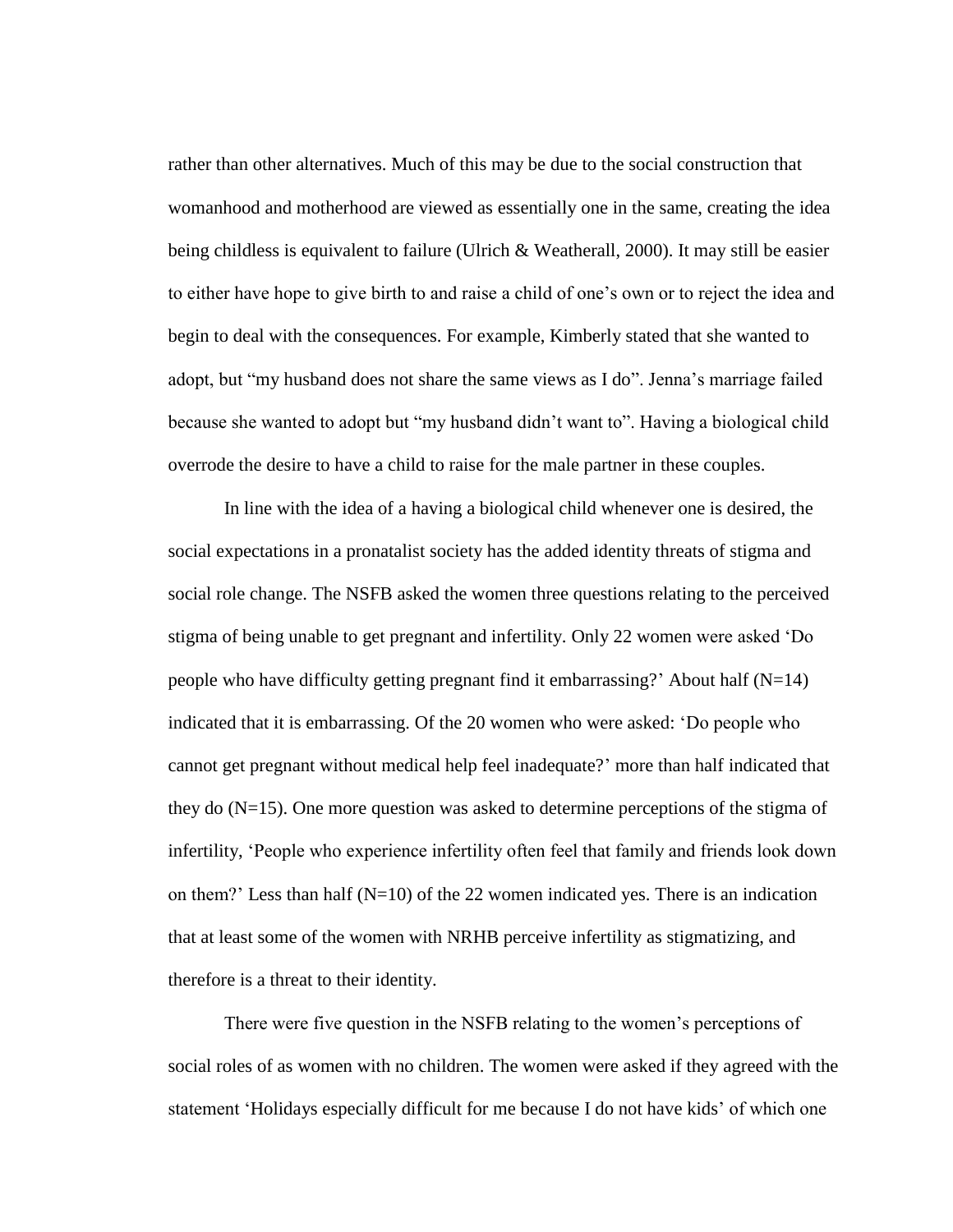of the nine women agreed with the statement. The second statement 'Family gettogethers are especially difficult because of not having kids', to which one out of nine women asked agreed with. The next, 'I can't help comparing myself with friends that have kids' was agreed to by six of the fourteen women asked. Of the ten women asked, half agreed with the statement that 'When I see families with kids I often feel left out'. Finally, three of the fourteen women asked agreed with the statement 'When people I know are pregnant I often feel sad'. Several observations were made here. It seems that social role perceptions when they involve family and friends are less often agreed with than those that are asked in a more general nature. This may be indicative of the knowledge those close relationships have of the non-reproductive health barriers. The higher level of agreement to the statement regarding feeling left out around families with children is also telling as the women are showing the disruption of having an unplanned life course change.

## *Reassessment of Biography and Identity*

Many of the women sought advice or encouragement from their spouses and their families/friends as a way to begin to renegotiate their identity. Of the twenty married women, eighteen were asked if their partners encouraged them to seek medical help. The responses were mixed among the women, with five stating they did not know or remember, one refusing to answer, seven stating their spouse was encouraged seeking medical help, four stating they got mixed support for and against seeking medical help, and one stating that her spouse discouraged seeking help. For these women, the response of their family and friends were the same as their spouse. The exception to this is Kassie, whose husband discouraged her from seeking help because they already had children at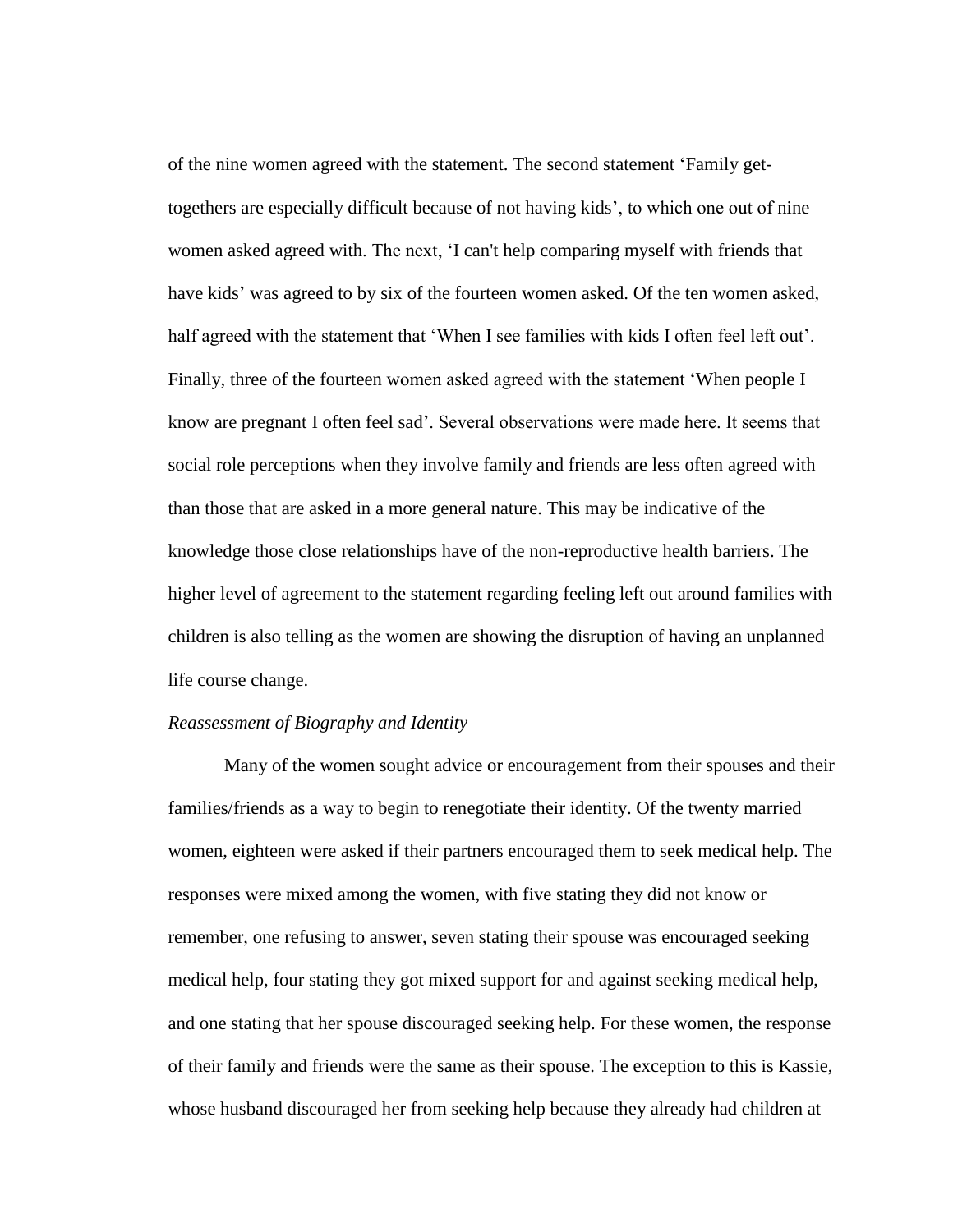home and she has surgical complications as well as diabetes. Kassie did not discuss her concerns with her family and friends, despite reporting that she has very good social support. None of the women had meaningful contact with women in a similar situation as themselves. As Allison stated in her interview, 'I didn't know anyone who had the same problem as me'. Unlike conventional infertility where a support group may be just a click away on the internet, access to a group with the specific concerns of these couples may be harder to find.

Eight of the women who were unmarried at the time of the interview responded to the question regarding talking to family and friends about seeking medical help to get pregnant. Of these women, two reported that they talked to family and friends often, and six stated that they rarely or never talked about seeking medical help to get pregnant. Although the majority of the women who did talk to their family and friends found encouragement, Sky did not. Sky has had two previous abortions, and two children without a partner and has an unspecified non-reproductive health barrier to pregnancy. Sky reports that she has very little social support, and it is difficult to say if her health or reproductive history has affected the support for her to seek medical help to become pregnant.

In these cases, however, many of the women could not pursue medical intervention due to their or their partner's NRHBs. This leaves few options to become a parent. Adoption is one such option, but it can be interesting as it can either be rejected in favor of hoping for a biological child, or accepted as a way to bring infertility to a resolution. Six of the eight women who stated raising children was somewhat or not important stated they had considered adoption. Raelynn, who cannot have a child due to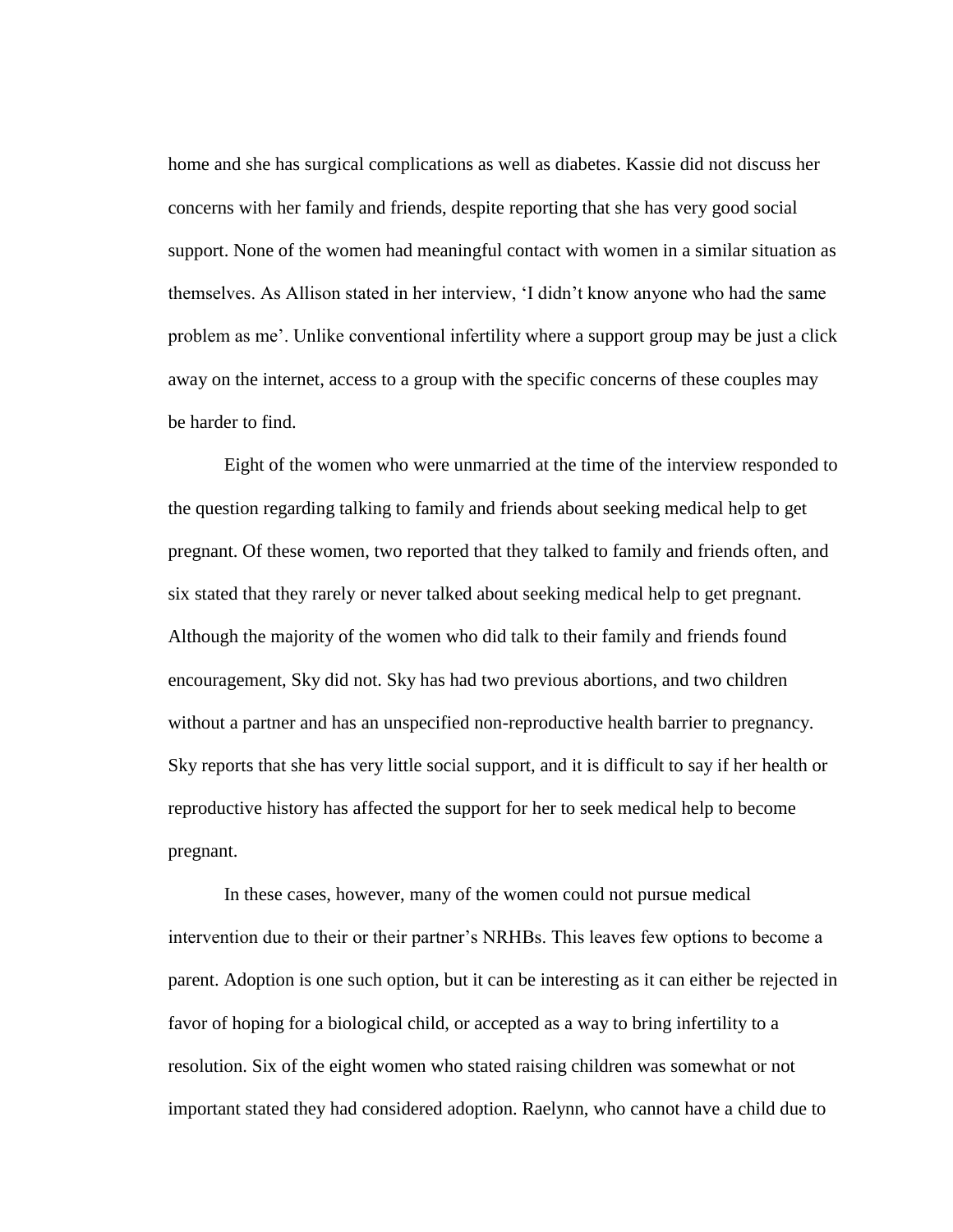her NRHB, states that she considered adoption but rejected the idea because she did not want to be a single mother, which meant the timing wasn't right. Luann considered adoption as it was the best thing due to her NSRB, but decided against it due to financial reasons and the amount of care her husband requires for his disability. Carla and her husband discussed it because of their combine NRHBs, but never seriously because it was not financially feasible. Kimberlee wanted to adopt to share her home with a child who didn't have hope, but her husband did not share her feelings so she was unable to adopt. Jenna wanted to adopt and wasn't able to because her marriage failed, and now she doesn't want to adopt at all. Stephanie wanted to adopt and couldn't because of her health issues. All of these examples add to the possibility that not finding having or raising children as important is the result of the reassessment of the women's identity and biography, rather than a statement of their original life plan.

Given the rejection of adoption on various grounds, the final possibility of having a wanted child is through surrogacy. Twenty-five of the women were asked if they had ethical issues with surrogacy or gestational surrogacy. For surrogacy, 16 of the 25 stated they had at least some ethical concerns, and 12 of the 25 stated they had at least some ethical concerns with gestational surrogacy. Surrogacy, however, is more expensive than adoption. This may mean that the women who are amenable to surrogacy find it cost prohibitive as well.

Many of the women have or are in the process of reassessing their biography and identity. Hannah, a 40-year-old married woman, is an exemplar of a woman who has been through the process of reassessing her biography and identity. Hannah was advised by her physicians not become pregnant due to her heart disease. Hannah, had two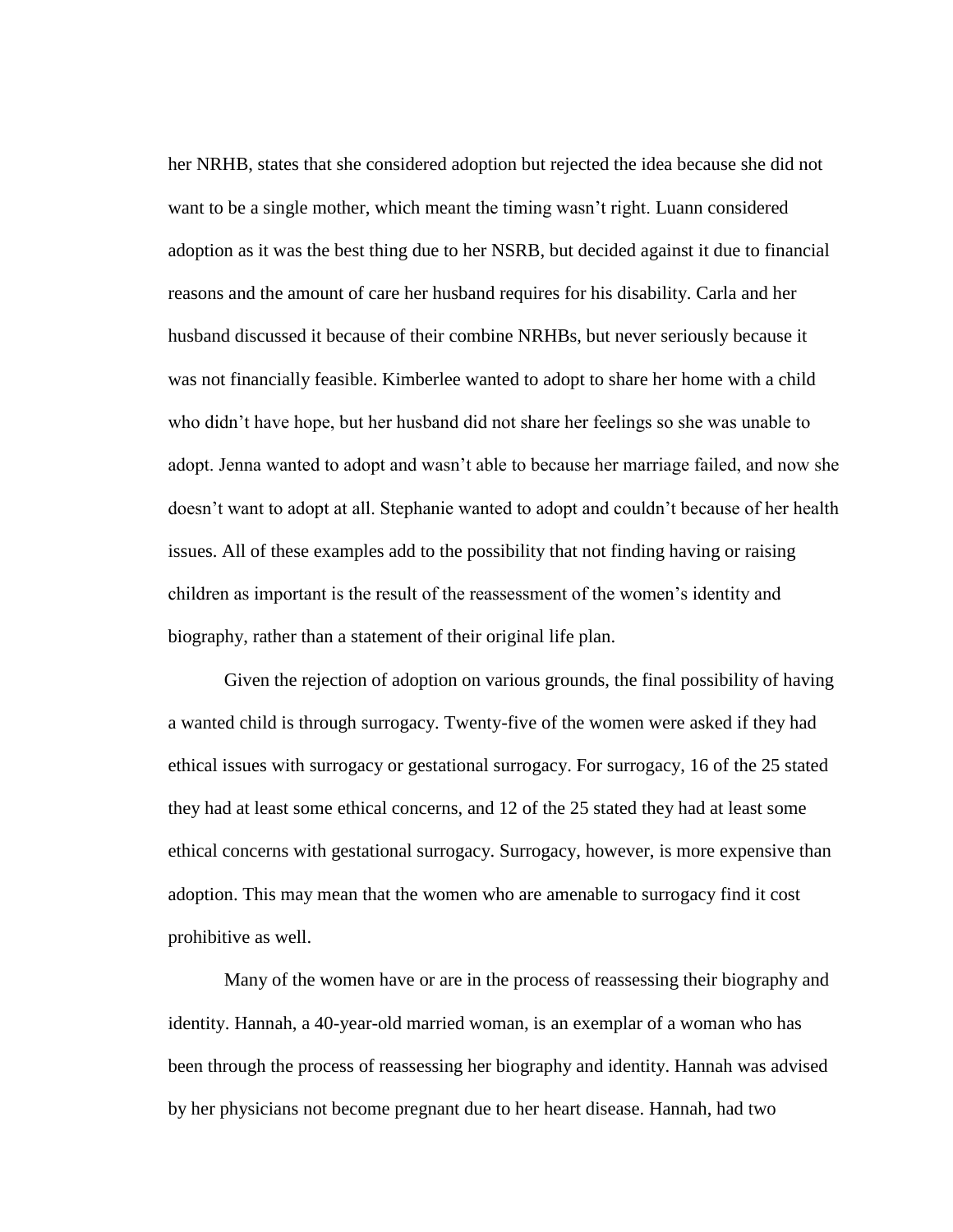children after birth control failures, however, against the advice of her doctor. Prior to and as a result of , she had three open heart surgeries before her first child and one after, as well as two strokes during her first pregnancy. Following her second pregnancy and her doctor's firm insistence that she no longer has children, her husband had a vasectomy. Hannah still wishes "that I was rich enough to give my husband his ball team" (it was a running joke that husband wanted enough kids for a ball team), yet, she has accepted that this is her new life. Hannah stated that "I wish that people would realize what they're getting themselves into before they have a child and what the consequences are going to be" which allows us to see that she had been grappling with the dual diagnosis of not only having a serious, life threatening diagnosis and the enforced end of her child-bearing years at the time of her birth control failures.

#### *The Response to the Disruption*

There is no more permanent way to respond to feeling as though pregnancy may be dangerous or being directed to not get pregnant, than sterilization. Four of the women in this sample decided to pursue sterilization as a final end to their reproductive years. Raelynn and Michelle both had tubal ligation to prevent pregnancy due to their NRHBs. The husbands of Hannah and Phillis had vasectomies to prevent pregnancy due to their wives' NRHBs. The permanency of this solution does not seem to have had an effect on the relationship these four women have with their partners, in fact, the relationship satisfaction may be a sign that the couples were working through the disruption together. They all state they are happy with their relationships and their sex lives, and have not had discussions about ending their relationships. Additionally, despite the fact that each woman and her partner place varying importance on having and raising children, each of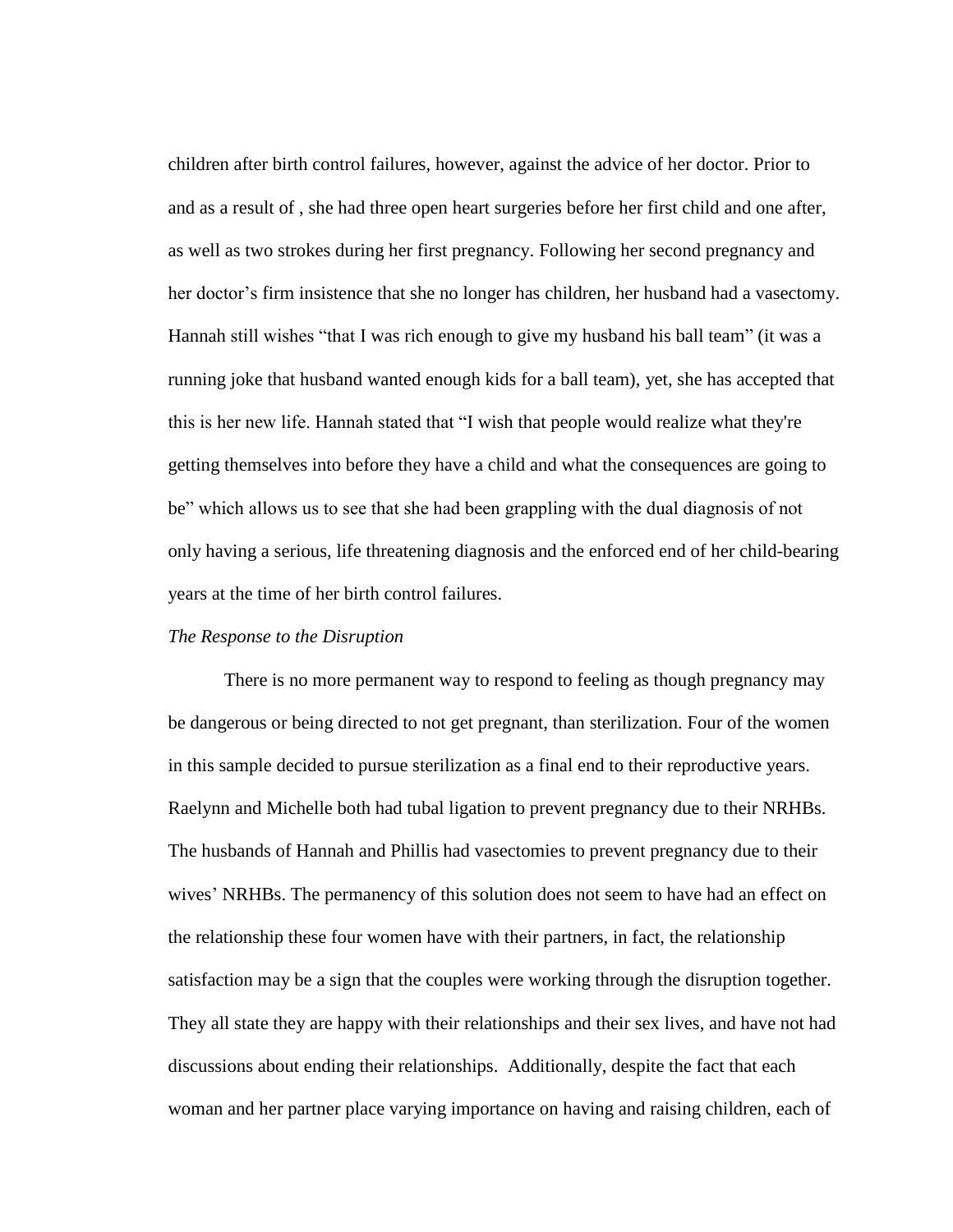the women report high life satisfaction, and only Raelynn feels that she might do things differently if she had a chance at a do-over.

Raelynn is an exemplar of the process of responding to a disruption. Although her life may seem ideal even after her response of sterilization to her inability to have children safely, she still reports that not being able to have children leaves her feeling a bit cheated by life. She reports, however, that not being able to have children has opened up new opportunities for her and she actually feels relieved that she now cannot physically have a child.

Religion is another well researched way of dealing with the disruption of illness. Less is known about its functioning when combined with the realities of being unable to have a wanted child due to the illness. Religion is often seen as a way to cope with an illness, but can lead to less acceptance of childlessness in those who are infertile (Faircloth et al, 2004, Greil et al, 2010). The idea that religion could be both a source of healing and a source of grief is interesting in a group where they must deal with both an illness and the resulting inability to have a child.

The women were asked how often they attended religious services. Twenty out of the twenty-one women asked attended at least once a year of more, and eight stated they attended services at least one time a week. Of the twenty-three women who were asked if they prayed, twenty-one stated they prayed at least once a day, if not several times a day. Thirty of the women were asked if they felt close to God, and twenty-nine stated they felt somewhat or very close to God. Twenty-two of the twenty-three women asked stated that their relationship with God affected their daily lives at least a little. Overall, the group as a whole showed a high level of religiosity. This is evidence of the connection between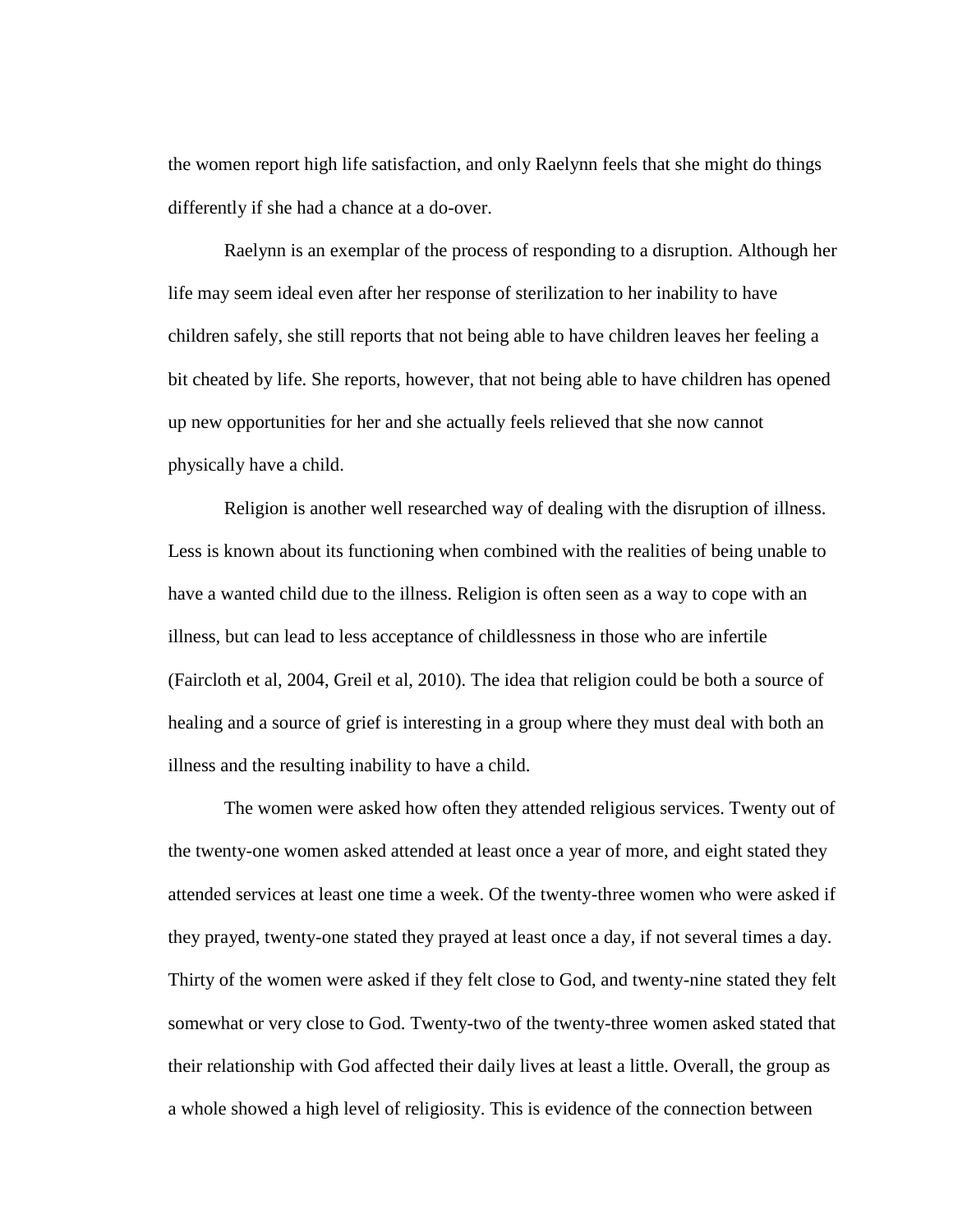coping with illness and religion. Of the women, 17 felt that if it was God's will they would achieve, or had previously achieved, pregnancy.

Rebecca is an exemplar of this group. She reports that she is Protestant, prays at least once a day and feels somewhat close to God, which influences her life quite a bit. She reports that her health is fair and that she is paralyzed. Although she is not currently trying to have a child her husband and her have decided to let God's will, rather than medical intervention, decide if she will become pregnant. Rebecca does not report a sense of urgency about becoming pregnant. Rebecca feels that her life is close to ideal and that she is satisfied with it, however, she is missing some important things in life.

Three of the women were specific that God would have nothing to do with them achieving pregnancy. Dominique is an exemplar of this group. Dominique reports that she is a Christian who prays at least once a day and feels somewhat close to God, and this somewhat influences her day to day life. Dominique states she is in fair health, and has arthritis as well as kidney/liver/bowel problems. She feels strongly that she will only be able to achieve pregnancy with medical intervention, and that God will have very little to do with her succeeding. She feels a sense of urgency about getting pregnant. Dominique shows low life satisfaction and does not feel like she has gotten the things important to her in life.

Whereas Rebecca and Dominique seem similar on the surface, they have two very difference responses to their inability to have a child. Rebecca seems to have used religion as a method of coping (God's will), however, Dominique seems to be very much still in the process of reassessing her identity and biography and exhibits some of the same behaviors (e.g., unacceptance) as women with traditional infertility. It is hard to say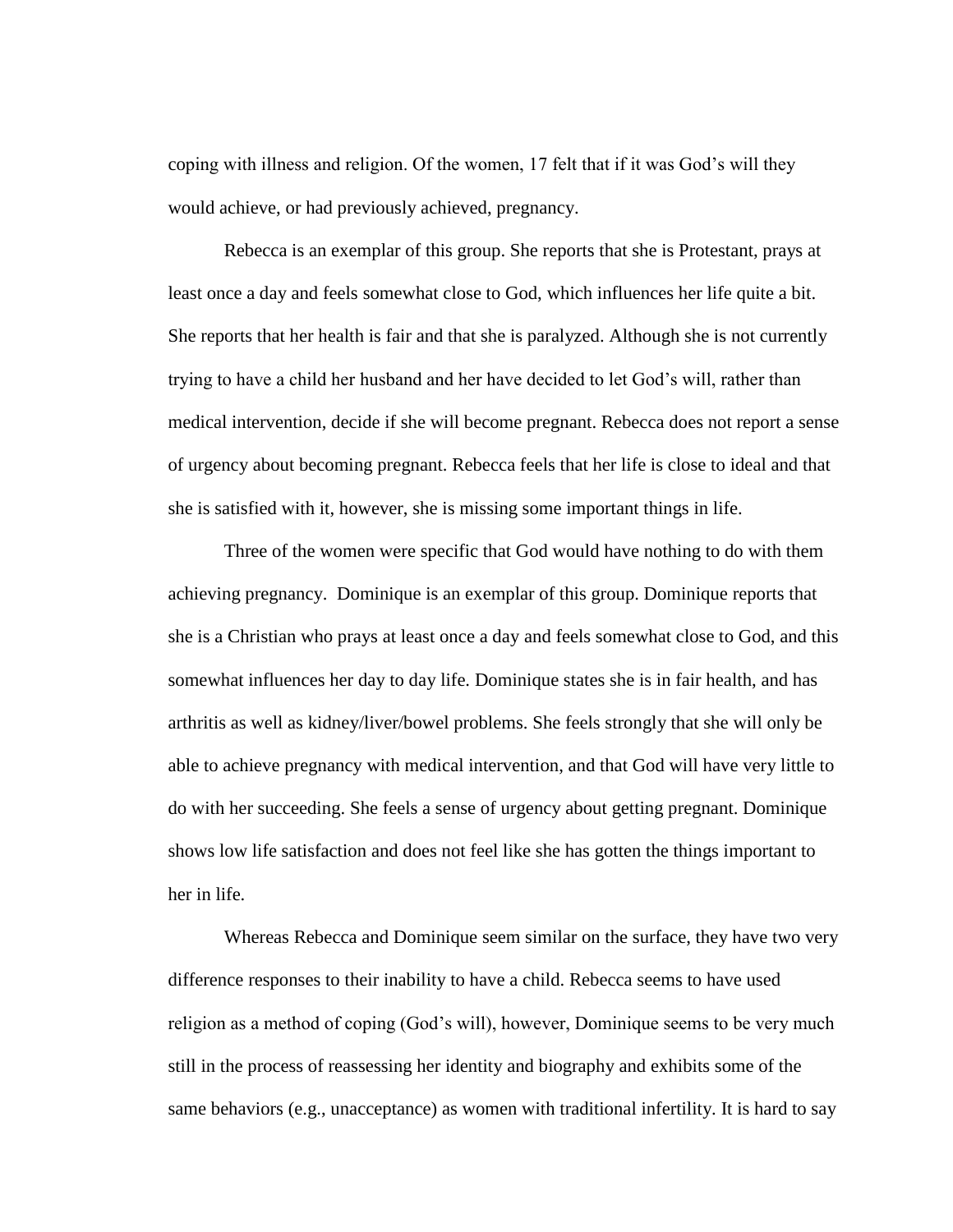based on the information found in their survey responses, but this may be due to Rebecca being more focused on her health condition and Dominique being focused more on the infertility. Additionally, none of the women report being angry at God regarding any part of their situation.

## **Discussion**

The exploratory survey-driven narrative analysis of women with a nonreproductive health barrier to a wanted child allows for a glimpse into experiences of couples with NHRBS. There are, however, some important limitations to note here. First, the sample size is small and due to the nature of the planned-missing design of the NSFB, not all of the questions were asked of the entire sample. This is offset somewhat by the random sampling, allowing for the ability to group these women after the fact and avoid self-selection bias. Furthermore, many of the open-ended responses were limited due to the women not identifying as infertile. It is possible that interviewers found the women who thought of themselves as having a problem as being more interesting, and therefore could have written down more comments from the women. Future research would benefit from recording interviews and consistent emphasis with interviewers to write down participant comments. It is important to keep these limitations in mind while interpreting the results of the study, however the data nevertheless presents a unique glimpse into this understudied population.

Women and couples with a non-reproductive health barrier to a wanted child may better be reflected in the social construction of childlessness used prior to the medicalization of infertility. Many of the women wanted to have a child, and for those who are unable to have children raising children is still high in importance. Unlike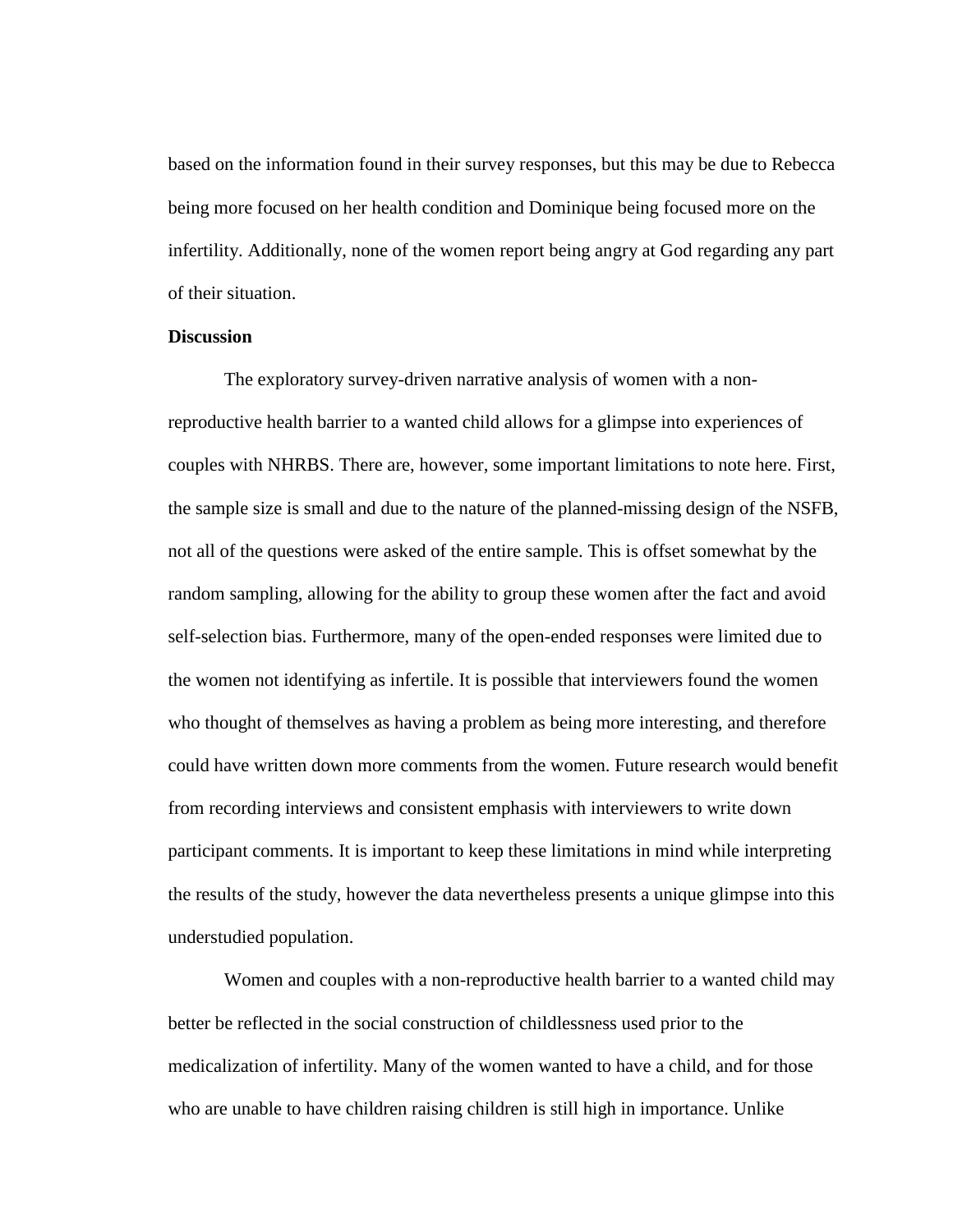women who are conventionally infertile and desire a child, women with non-reproductive health barriers have limited options to have and/or raise a child. As survey-driven narratives have shown, adoption is often not an option due to conflicted feelings of the couple or financial concerns due to the health condition of one or both of the partners. The possibility of using a surrogate has a twofold effect of being both cost prohibitive and ethically concerning. In addition, they do not identify themselves as infertile and their health conditions are varied, so support from conventional infertility support groups are not necessarily a helpful source of support. Moreover, discussion of the consequences of a diagnosed health condition on fertility is important to women with NRHBs. The consequences of the lack of discussion has been studied extensively in patients with cancer, but having these types of conversations with couples who face NRHBs is needed.

Biographical disruption and its processes are evident in the survey narratives. I looked at themes that described, (1) the disruption and threats to identity, (2) the reassessment of biography and identity, and (3) the response to the disruption. I found evidence of biographical disruption and identity threats in the survey responses. For example, women who wanted to raise a child found barriers in the form of a spouse who did not want to raise a non-biological child. Additionally, women felt that they were stigmatized for being unable to have a child and felt left out from peers with kids and families. These social stigmas and feelings of missing out on the social role of parenthood required the women to reassess who they were as a woman.

In order to begin to reassessing their identity, women who were unable to have a wanted child began to exploring their options. Many spoke with their partners as well as their friends and family about pursuing medical treatment, and found encouragement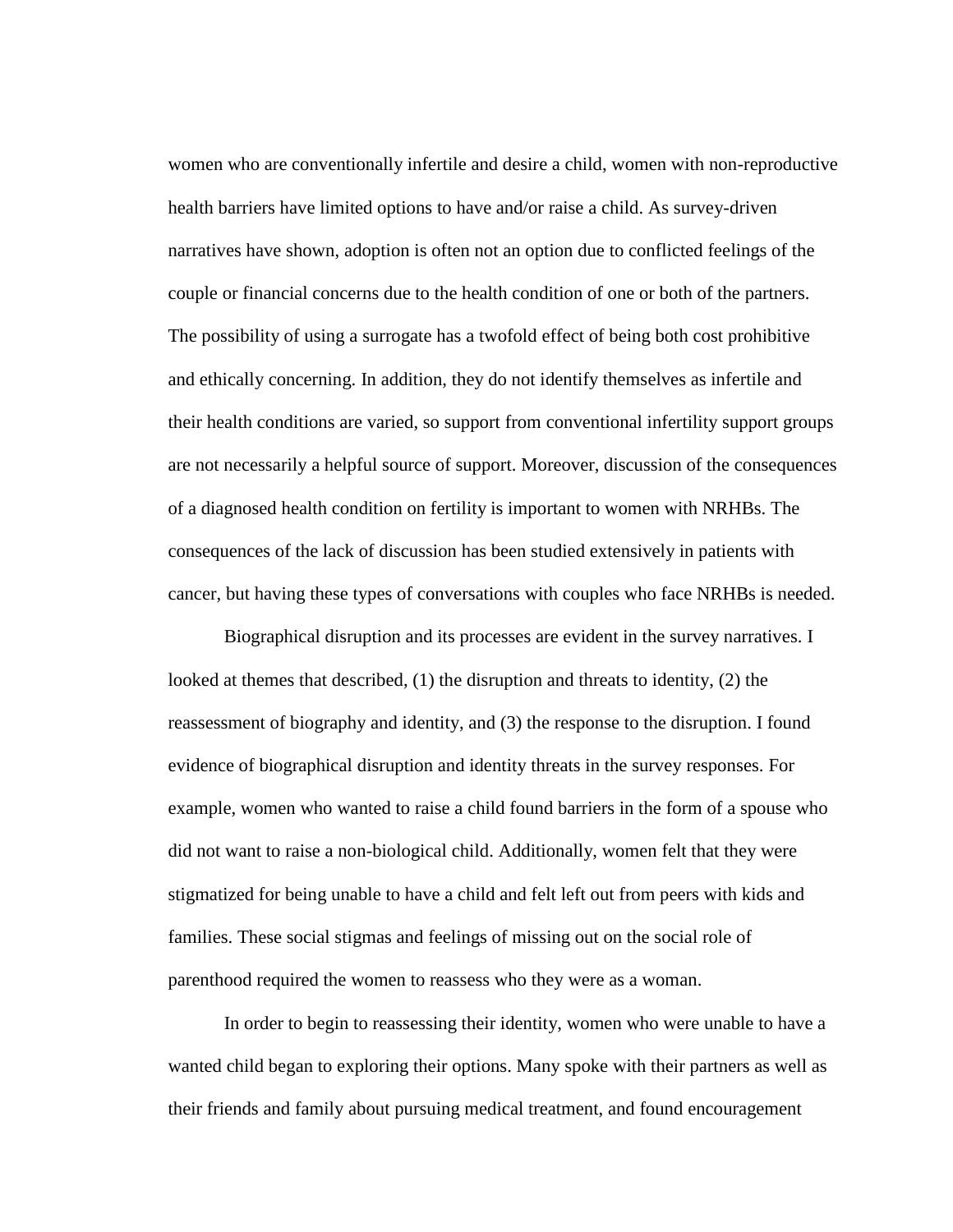from these sources. Although it is unclear what medical options and confirmations of their conditions they may have pursued, there is evidence that this was the beginning of the reassessment of their identities. There was also the pursuit and consideration of adoption, which due to circumstances such as financial feasibility and health limitations was rejected by the couples. Even though surrogacy could be a second option, findings show that some of the women feel surrogacy is unethical. In addition, surrogacy is more expensive than adoption and would be even more cost prohibitive to couples facing medical bills as well.

The loss of being able to bear a wanted child and having no options left to pursue a child meant that these women needed to be able to formulate a response to their disruption to fully move forward. After experiencing the disruption and reassessing their biography and identity, the couples with NRHBs began to make final decisions regarding their fertility. Sterilization as a permanent end to childbearing was chosen by a few women. Though this left them open to feeling cheated by life, it also opened them up to the ability to pursue other opportunities and brought a sense of relief with its finality. I found that even within this group, and overall, the women stated that their relationships and sex lives were happy. This is a sign that the couples were working through the disruption together. In addition, I found that religion is often used as a coping method for these women, dependent on where they were at in their disruption.

The couples with NRHBs exposed a new idea that is worthy of exploration. One of the powers that women without a NRHB have over couples with NRHBs is the power of choice. Women who have conventional infertility have the option to pursue a medical treatment with which they can have a wanted biological child, they may have more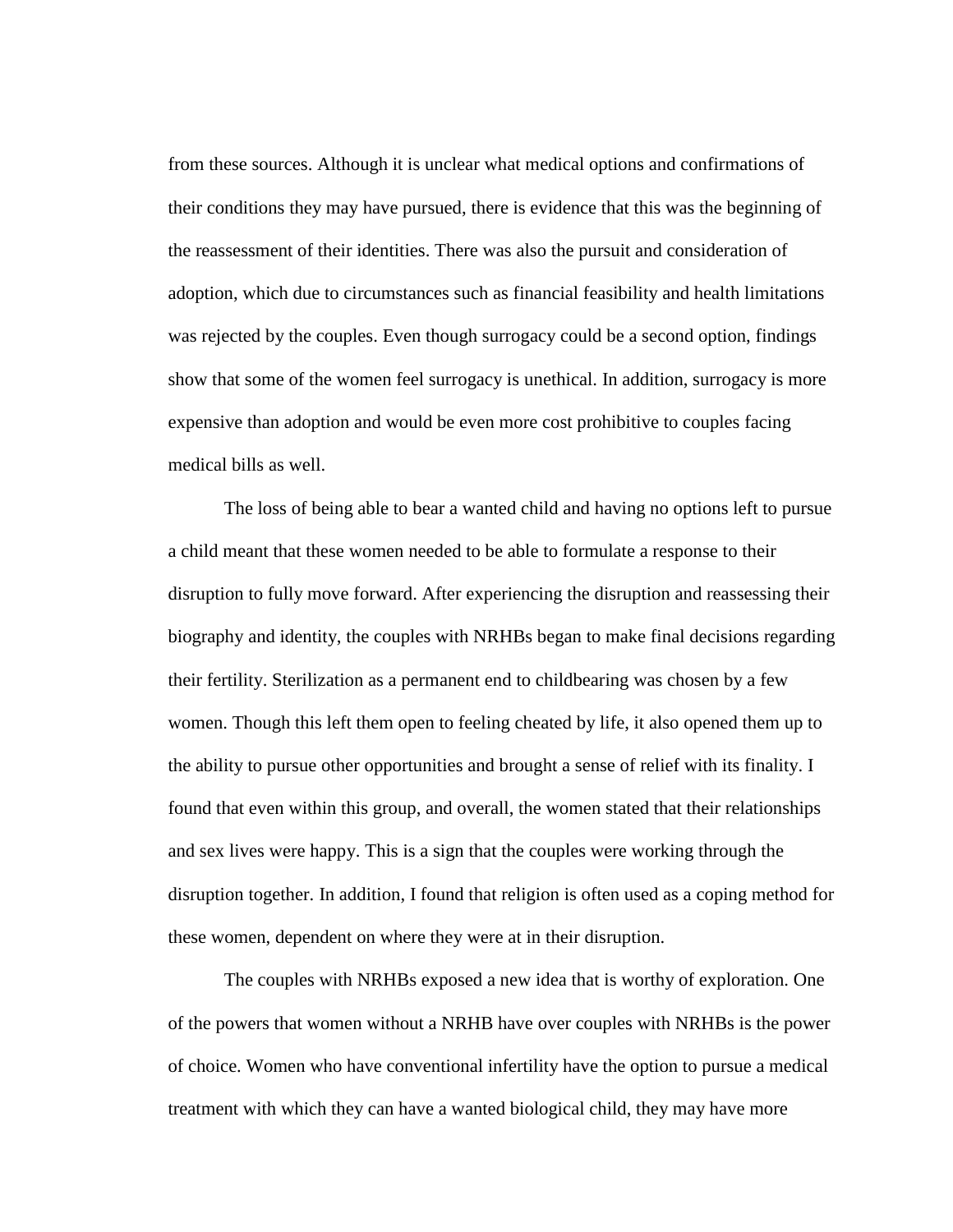financial means free to adopt a child, or forgo having children altogether and remain child-free. Women with NRHBs in this dataset show that these choices may not be an option when facing a serious medical condition. The couples facing NRHBs may be more similar to the infertile women prior to the options provided by the advent of ART. Additionally, unlike women with cancer who may be able to preserve fertility via medical procedures, women with NRHBs are not facing infertility in a clinical sense. Moreover, these effects are seen not only in the cases of those without children, but in the women who faced the loss of a wanted child after having children previously. For men and women facing the non-choice choice of not having children, the inability to have a wanted child becomes part of the sick role, and the chronic illness or injury which is preventing pregnancy becomes the master medicalization status. Further research using traditional qualitative methods, such as interviews, are needed in order to understand this population further.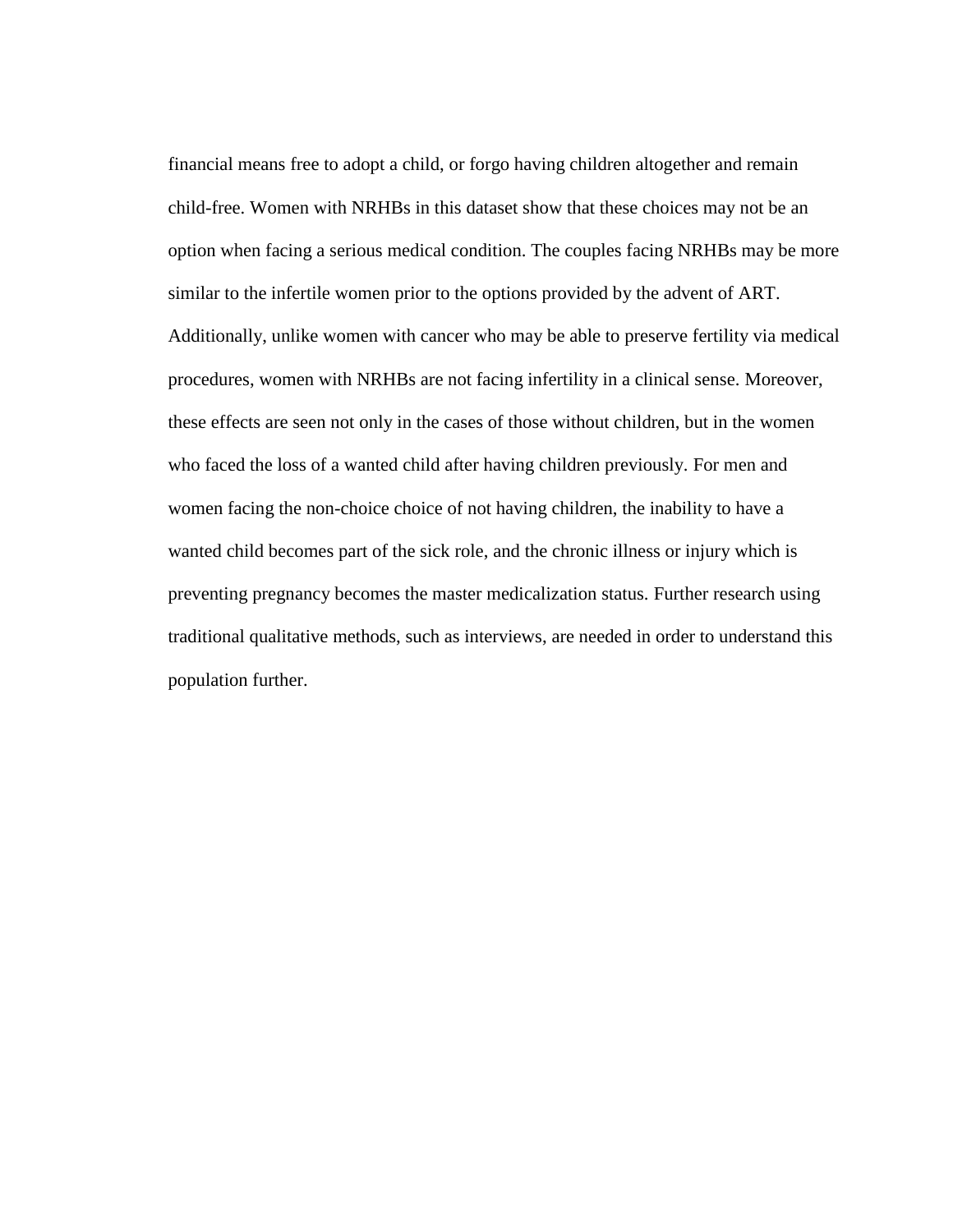#### References

Becker, G., & Nachtigall, R. D. (1992). Eager for medicalisation: the social production of infertility as a disease. *Sociology of Health & Illness*, *14*(4), 456-471.

Becker, H. (1963). Outsiders. Glencoe. *The Free Press*, *9*, 1982.

- Bury, M. (1982). Chronic illness as biographical disruption. *Sociology of Health & Illness*, *4*(2), 167-182.
- Bury, M. (1991). The sociology of chronic illness: a review of research and prospects. *Sociology of Health & Illness*, 13(4), 451-468.
- Charmaz, K. (1983). Loss of self: a fundamental form of suffering in the chronically ill. *Sociology of Health & Illness*, *5*(2), 168-195.
- Conrad, P. and Schneider, J.W. (1980) The Medicalisation of Deviance: From Badness to Sickness. St Louis, MO: Mosby.
- Corning, A., & Lamias, M. (1998). The Polls-Trends: Genetic Testing, Engineering, and Therapy Awareness and Attitudes Eleanor Singer. *Public Opinion Quarterly*, *62*, 633-664.
- Exley, C., & Letherby, G. (2001). Managing a disrupted lifecourse: issues of identity and emotion work. *Health*, 5(1), 112-132.
- Faircloth, C. A., Rittman, M., Boylstein, C., Young, M. E., & Van Puymbroeck, M. (2004). Energizing the ordinary: Biographical work and the future in stroke recovery narratives. *Journal of Aging Studies*, *18*(4), 399-413.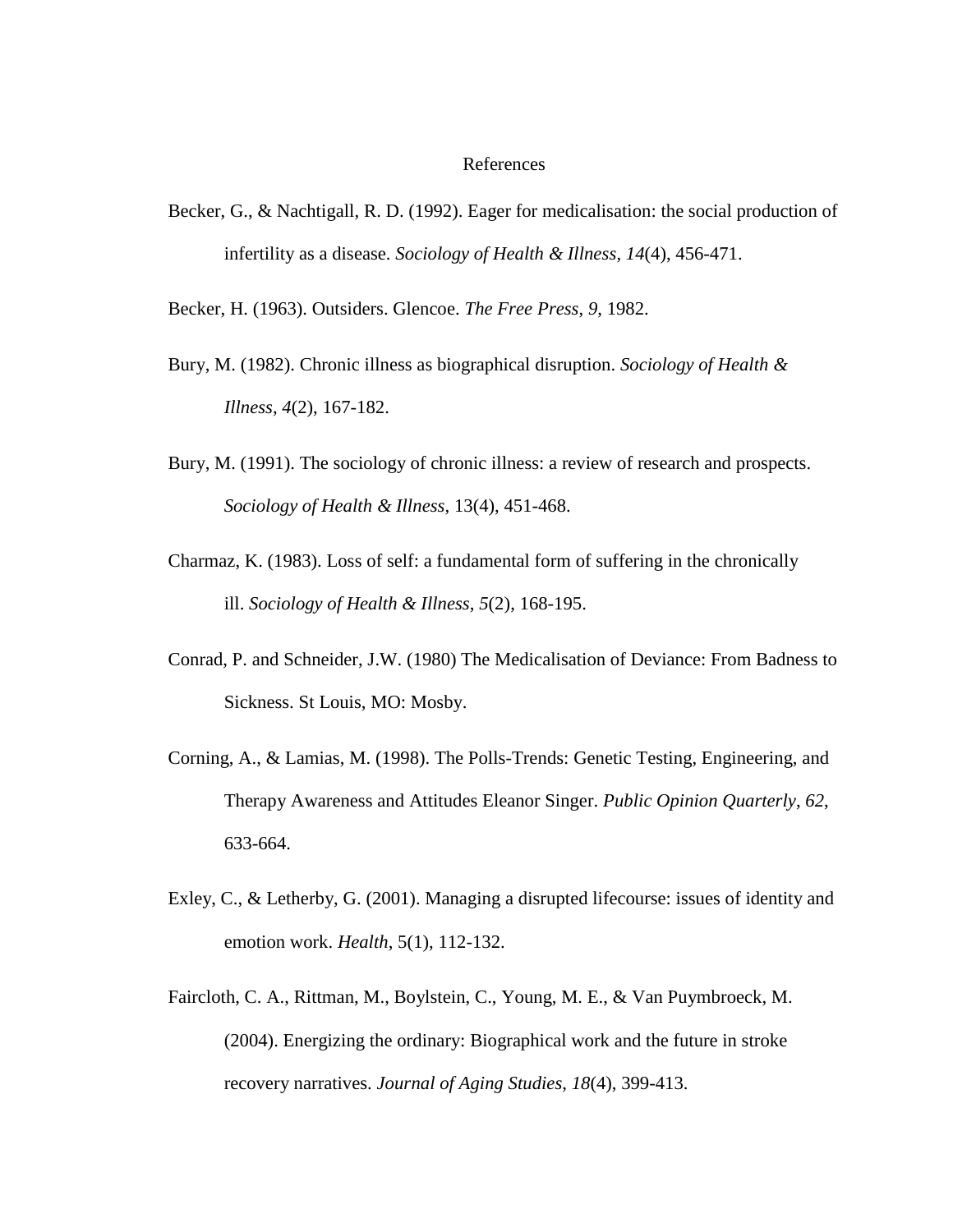- Goldsmith, D. J. (2015). 11 Uncertainty and Communication in Couples Coping with Serious Illness. *Uncertainty, Information management, and Disclosure Decisions: Theories and Applications*, 203.
- Greil, A. L., Slauson-Blevins, K., & McQuillan, J. (2010). The experience of infertility: a review of recent literature. *Sociology of Health & Illness*, 32(1), 140-162.
- Greil, A. L., & McQuillan, J. (2010). "Trying" Times. *Medical Anthropology Quarterly*, 24(2), 137-156.
- Greil, A., McQuillan, J., Benjamins, M., Johnson, D. R., Johnson, K. M., & Heinz, C. R. (2010). Specifying the effects of religion on medical helpseeking: the case of infertility. *Social Science & Medicine*, *71*(4), 734-742.
- Greil, A., McQuillan, J., & Slauson‐Blevins, K. (2011). The social construction of infertility. *Sociology Compass*, *5*(8), 736-746.
- Henning, K., Strauss, B. and Strauss, B. (2002) Psychological and Psychosomatic Aspects of Involuntary Childlessness: State of Research at the End of the 1990s. Ashland, OH: Hogrefe and Huber.
- Infertility FAQs. (2016, April 14). Retrieved October 17, 2016, from http://www.cdc.gov/reproductivehealth/infertility/
- Jennings, P. K. (2010). "God had something else in mind": Family, religion, and infertility. *Journal of Contemporary Ethnography*, *39*(2), 215-237.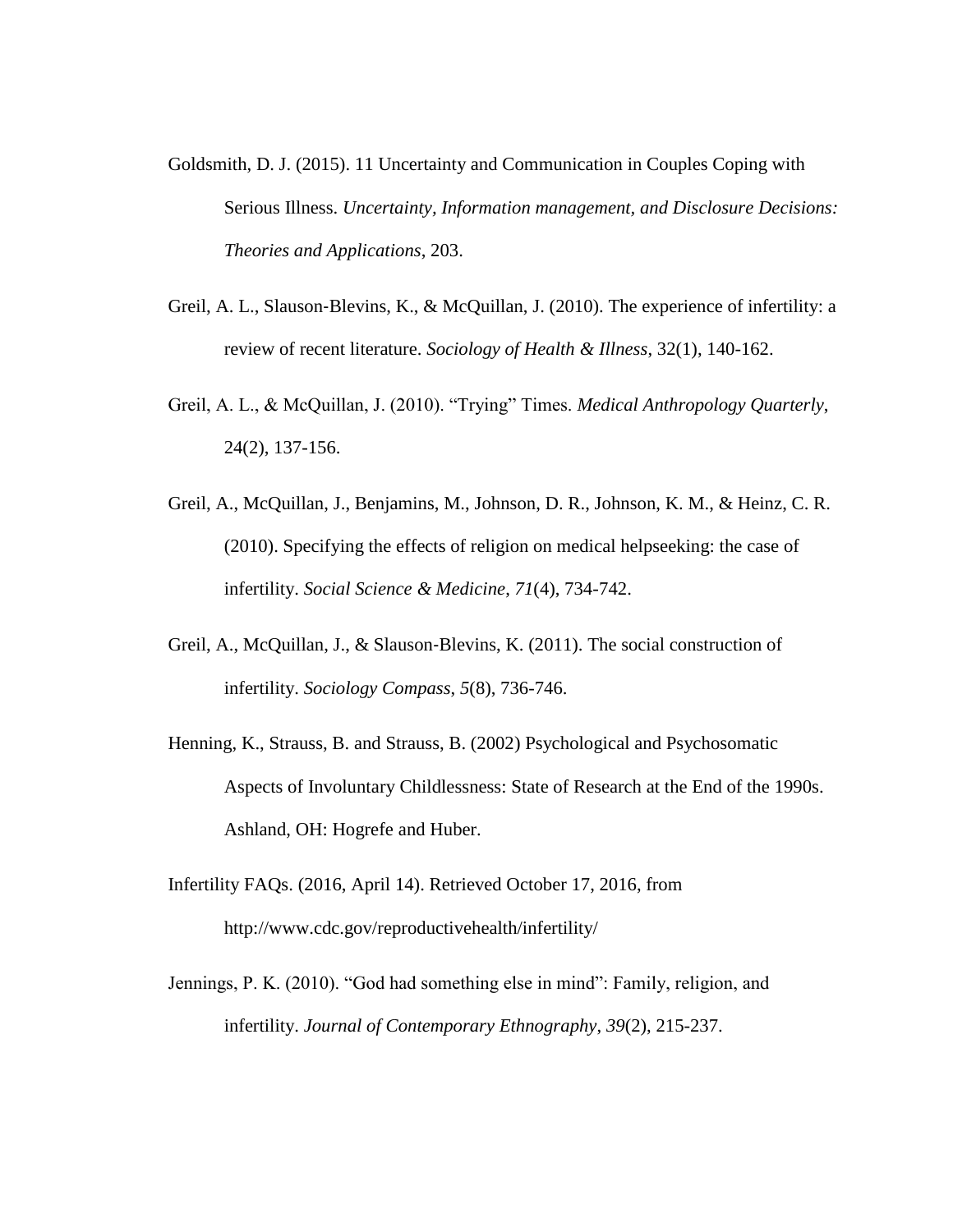Jerant, A. F., von Friederichs-Fitzwater, M. M., & Moore, M. (2005). Patients' perceived barriers to active self-management of chronic conditions. *Patient Education and Counseling*, *57*(3), 300-307.

Johnson, D. R., & White, L. K. (2009). NSFB methodology report.

- Johnson, D.R. and Young, R. (2011) "Toward best practices in analyzing datasets with missing data: Comparisons and recommendations," *Journal of Marriage and Family,* 73, 926-945.
- Kazyak, E., Park, N., McQuillan, J., & Greil, A. L. (2014). Attitudes toward motherhood among sexual minority women in the United States. *Journal of Family Issues*, 0192513X14554396.
- Keeter, S., Kennedy, C., Dimock, M., Best, J., & Craighill, P. (2006). Gauging the impact of growing nonresponse on estimates from a national RDD telephone survey. *Public Opinion Quarterly*, *70*(5), 759-779.
- Larsson, A. T., & Grassman, E. J. (2012). Bodily changes among people living with physical impairments and chronic illnesses: biographical disruption or normal illness?. *Sociology of Health & Illness*, *34*(8), 1156-1169.
- Lindsay, S. (2009). Prioritizing illness: lessons in self-managing multiple chronic diseases. *Can J Sociol*, *34*(4), 983-1002.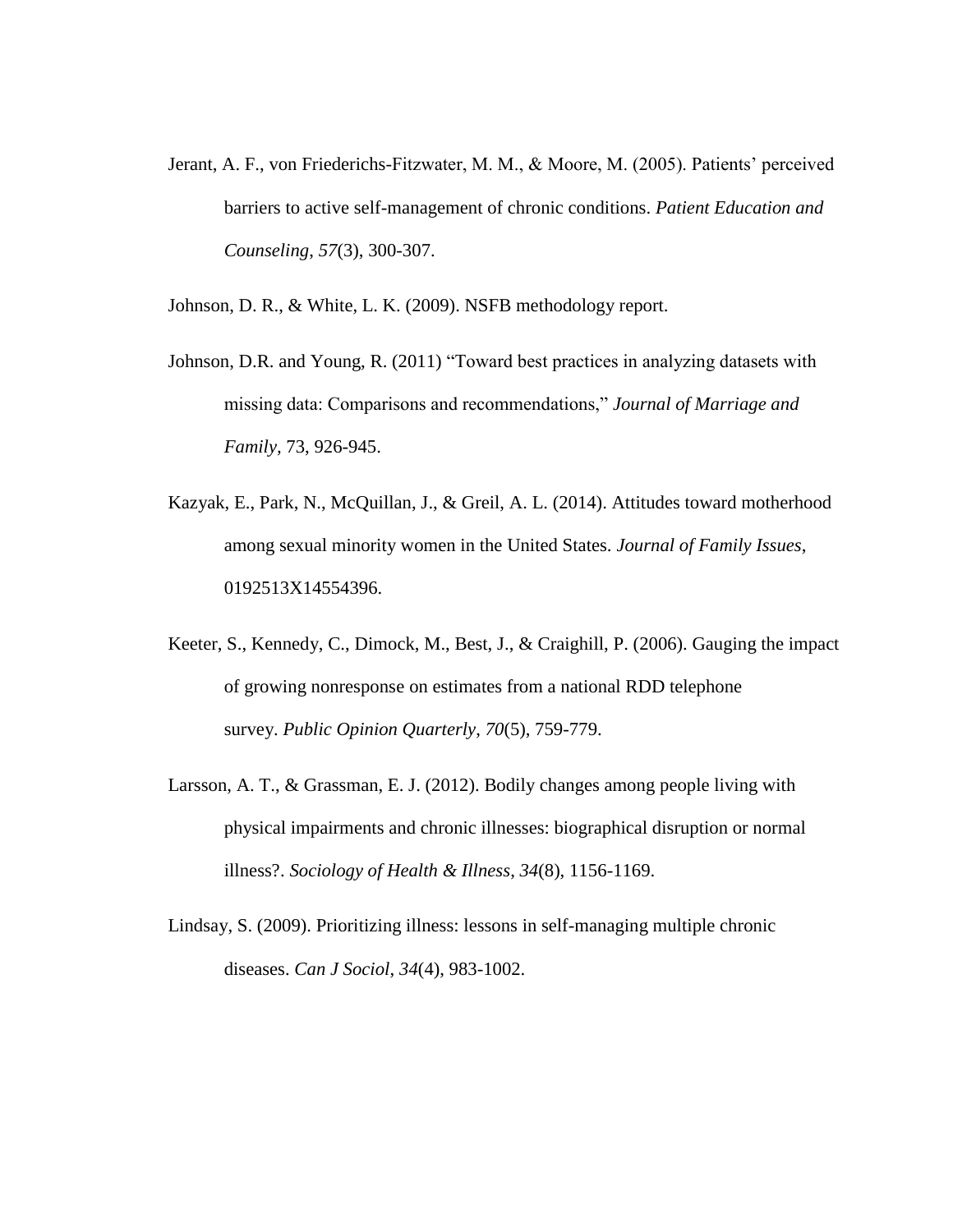- Macaluso, M., Wright-Schnapp, T. J., Chandra, A., Johnson, R., Satterwhite, C. L., Pulver, A., ... & Pollack, L. A. (2010). A public health focus on infertility prevention, detection, and management. *Fertility and Sterility*, *93*(1), 16-e1.
- Mansfield, C. J., Mitchell, J., & King, D. E. (2002). The doctor as God's mechanic? Beliefs in the Southeastern United States. *Social Science & Medicine*, *54*(3), 399- 409.
- Mathieson, C. M., & Stam, H. J. (1995). Renegotiating identity: cancer narratives. *Sociology of Health & Illness*, *17*(3), 283-306.
- McCarty, C., House, M., Harman, J., & Richards, S. (2006). Effort in phone survey response rates: The effects of vendor and client-controlled factors. *Field Methods*, *18*(2), 172-188.
- Nahata, L., Sivaraman, V., & Quinn, G. P. (2016). Fertility counseling and preservation practices in youth with lupus and vasculitis undergoing gonadotoxic therapy. *Fertility and Sterility*, *106*(6), 1470-1474.

Oakley, A., McPherson, A., & Roberts, H. (1984). Miscarriage, Fontana.

- Parry, D. C. (2005). Women's Experiences with Infertility: The Fluidity of Conceptualizations of 'Family'. *Qualitative Sociology*, *28*(3), 275-291. doi:10.1007/s11133-005-6371-z
- Sandelowski, M., Holditch-Davis, D., & Harris, B. G. (1990). Living the life: Explanations of infertility. *Sociology of Health & Illness*, *12*(2), 195-215.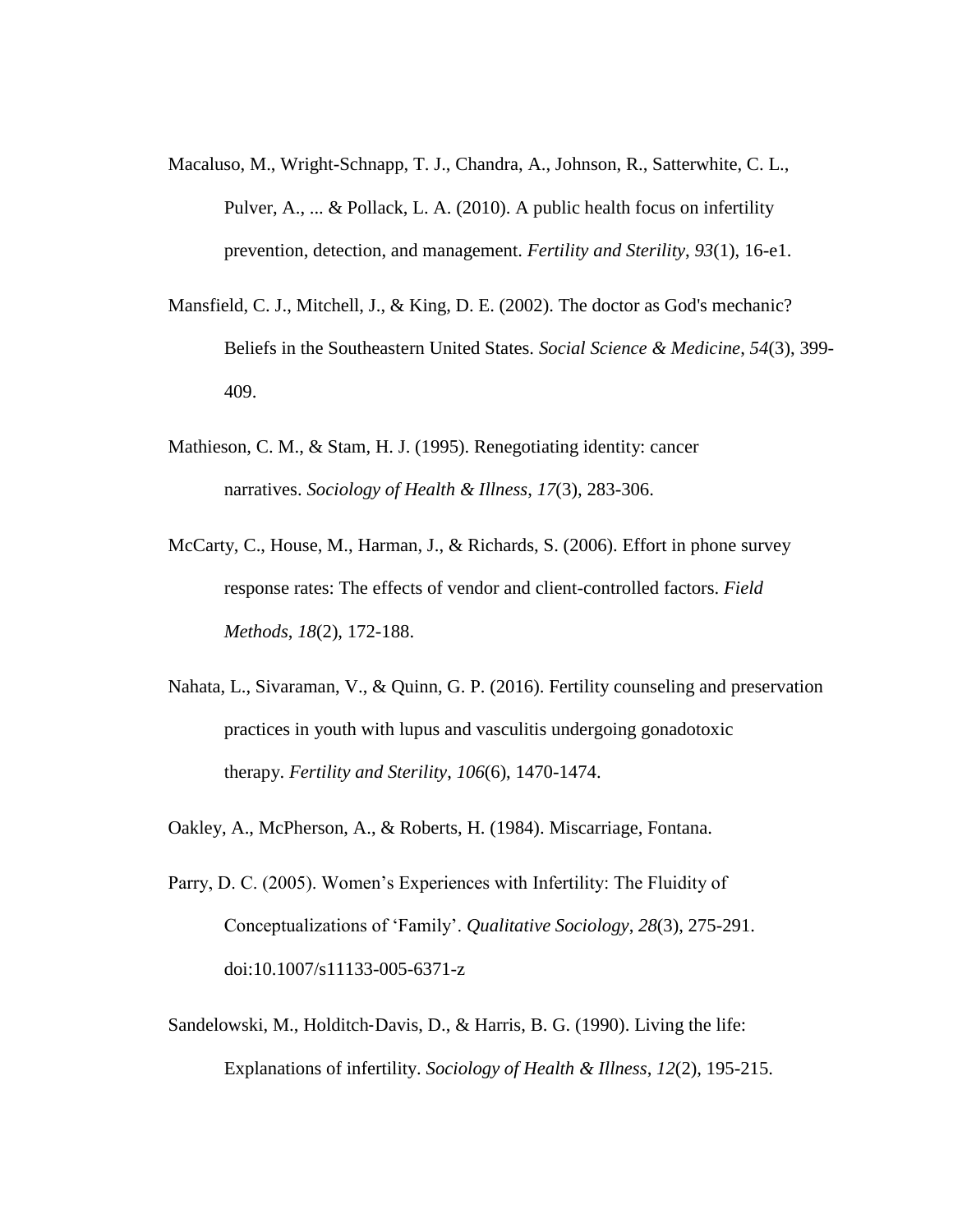- Shreffler, K. M., Johnson, D. R., & Scheuble, L. K. (2010). Ethical problems with infertility treatments: attitudes and explanations. *The Social Science Journal*, *47*(4), 731-746.
- Tschudin, S., & Bitzer, J. (2009). Psychological aspects of fertility preservation in men and women affected by cancer and other life-threatening diseases. *Human Reproduction Update*, *15*(5), 587-597.
- Ulrich, M., & Weatherall, A. (2000). Motherhood and infertility: Viewing motherhood through the lens of infertility. *Feminism & Psychology*, *10*(3), 323-336.
- White, L., McQuillan, J., & Greil, A. L. (2006). Explaining disparities in treatment seeking: the case of infertility. *Fertility and Sterility*, 85(4), 853-857.
- White, L., McQuillan, J., Greil, A. L., & Johnson, D. R. (2006). Infertility: testing a helpseeking model. *Social Science & Medicine*, *62*(4), 1031-1041
- Whittington, L. A., Alm, J., & Peters, H. E. (1990). Fertility and the personal exemption: implicit pronatalist policy in the United States. *The American Economic Review*, *80*(3), 545-556.
- Williams, S.J. (2000) Chronic illness as biographical disruption or biographical disruption as chronic illness? Reflections on a core concept, *Sociology of Health & Illness*, **22**, 1, 40–67.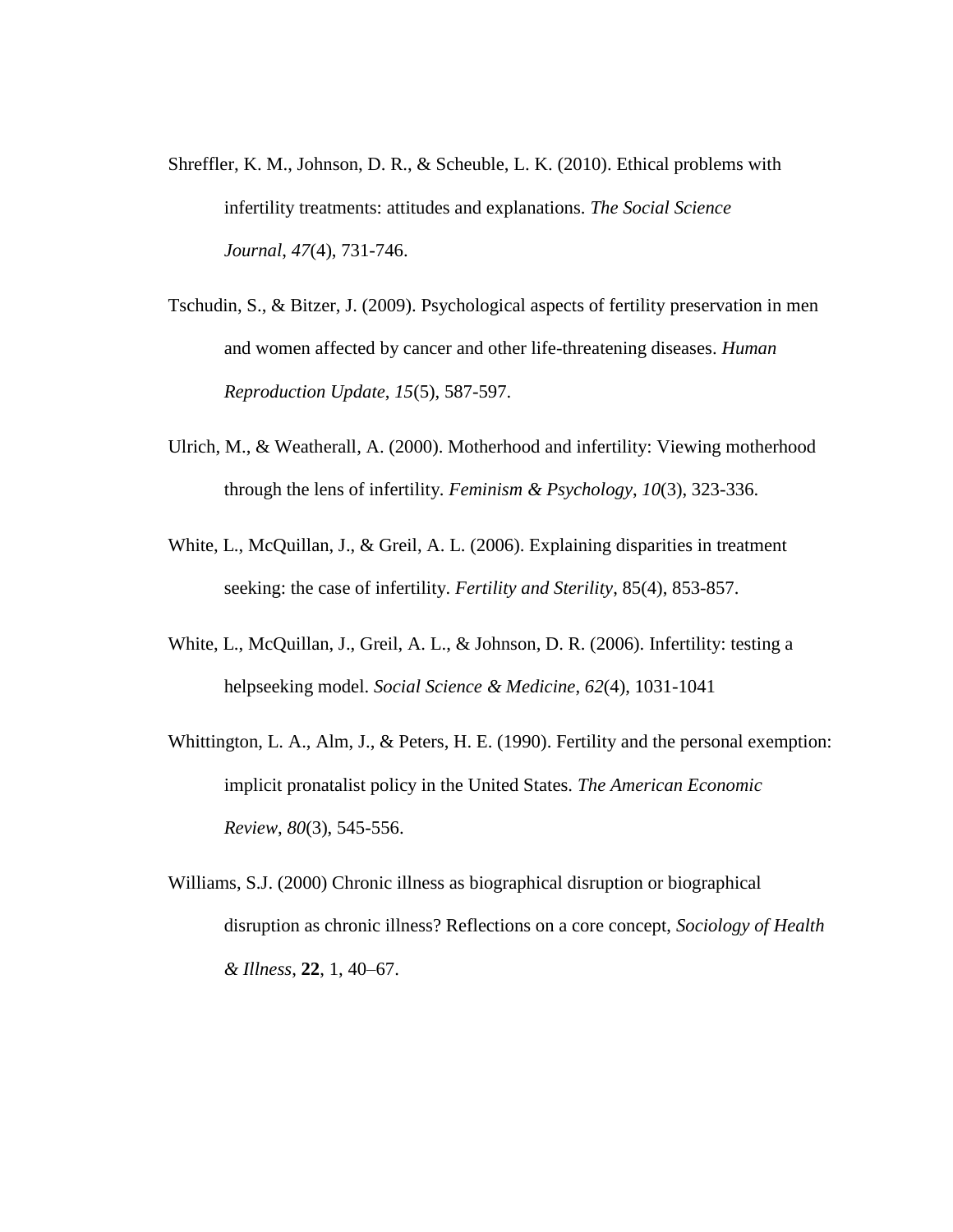Wilson, S. (2007). 'When you have children, you're obliged to live': motherhood, chronic illness and biographical disruption. *Sociology of Health & Illness*, *29*(4), 610-626.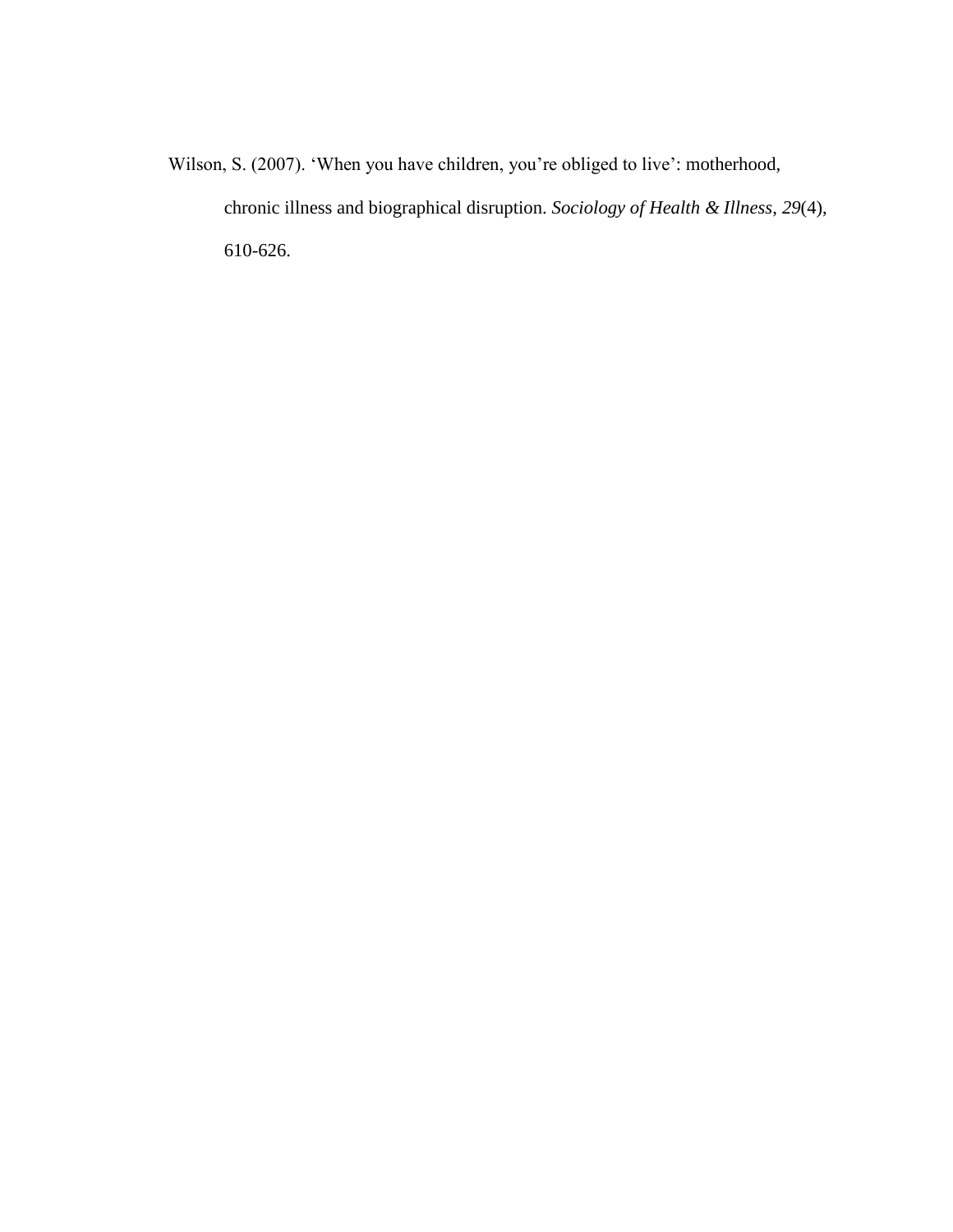| Age in years              |                |      |
|---------------------------|----------------|------|
| $25 - 30$                 | 5              | 15.6 |
| $31 - 35$                 | 6              | 18.8 |
| 36-40                     | 10             | 31.2 |
| 41 and older              | 11             | 34.4 |
| Race/ethnicity            |                |      |
| White                     | 26             | 81.3 |
| <b>Black</b>              | 3              | 9.4  |
| Hispanic                  | $\mathbf{2}$   | 6.2  |
| Refused                   | $\mathbf{1}$   | 3.1  |
| <b>Marital Status</b>     |                |      |
| Married                   | 20             | 62.5 |
| Divorced                  | $\overline{2}$ | 6.2  |
| Never married             | 10             | 31.3 |
| <b>Family income</b>      |                |      |
| Less than \$40,000        | 14             | 43.8 |
| More than \$40,000        | 16             | 50.0 |
| Don't know/refused        | $\mathfrak{2}$ | 6.2  |
| <b>Years of education</b> |                |      |
| High school or less       | 10             | 31.2 |
| Some college              | 9              | 28.1 |
| College graduate          | 6              | 18.8 |
| Graduate school or more   | 6              | 18.8 |
| Don't know/refused        | $\mathbf{1}$   | 3.1  |
| Ever given birth          |                |      |
| Yes                       | 13             | 40.6 |
| No                        | 19             | 59.4 |

**Table 1. Descriptive Statistics National Survey of Fertility Barriers, Women Unable to have Children due to Non-Reproductive Health Barrier (** $N = 32$ **)**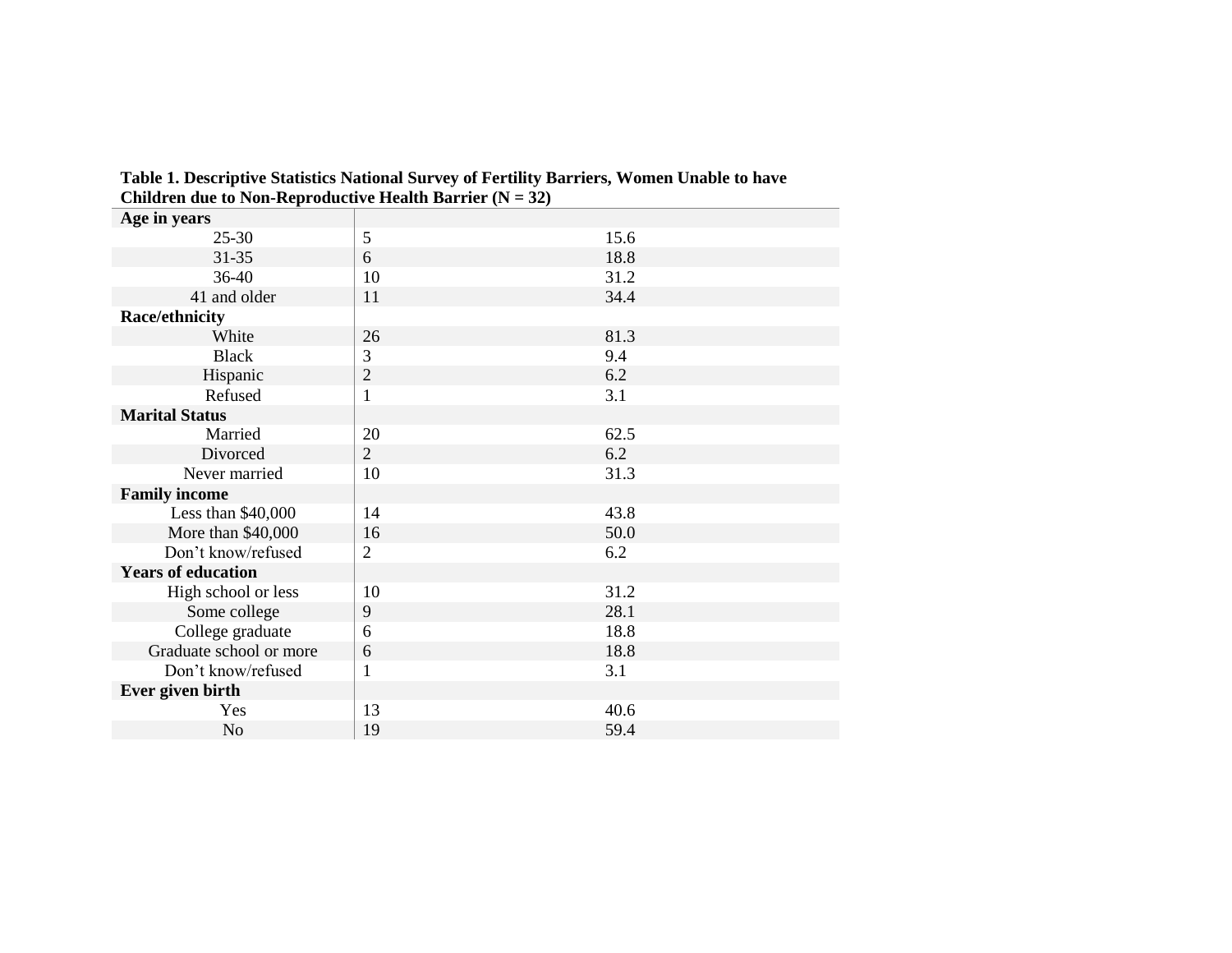| Table 2. Physical Health Barriers to a Wanted Pregnancy ( $N = 32$ ) |     |                       |                    |                                                                                                   |                                                                               |                           |  |  |
|----------------------------------------------------------------------|-----|-----------------------|--------------------|---------------------------------------------------------------------------------------------------|-------------------------------------------------------------------------------|---------------------------|--|--|
| Name                                                                 | Age | <b>Marital Status</b> | $#$ of<br>Children | $>12$ Mo.<br>Attempted<br>Pregnancy or<br><b>Unprotected Sex</b><br>W/N <sub>0</sub><br>Pregnancy | Non-Reproductive Health Barrier                                               | Affected<br>Person        |  |  |
| Kassie                                                               | 41  | Married               | 1                  | No/No                                                                                             | <b>Surgical Complications</b>                                                 | Respondent                |  |  |
| Dominique                                                            | 32  | Never Married         | $\overline{0}$     | No/No                                                                                             | Arthritis/Kidney/Bowl/Liver                                                   | Respondent                |  |  |
| Taylor                                                               | 41  | Never Married         | $\boldsymbol{0}$   | No/No                                                                                             | Non-Specified Non-Reproductive Health Barrier                                 | Respondent                |  |  |
| Carol                                                                | 38  | Married               | $\overline{2}$     | No/Yes                                                                                            | Arthritis                                                                     | Respondent                |  |  |
| Jessica                                                              | 28  | Never Married         | $\boldsymbol{0}$   | No/No                                                                                             | Kidneys/Stomach                                                               | Respondent                |  |  |
| Lisa                                                                 | 27  | Never Married         | $\boldsymbol{0}$   | No/No                                                                                             | Paralysis                                                                     | Partner                   |  |  |
| Raelynn                                                              | 38  | Never Married         | $\boldsymbol{0}$   | Never Tried/No<br><b>Unprotected Sex</b>                                                          | Non-Specified Non-Reproductive Health Barrier<br>with Sterilization           | Respondent                |  |  |
| Laura                                                                | 34  | Married               | $\mathbf{1}$       | No/No                                                                                             | Non-Specified Non-Reproductive Health Barrier<br>/Chronic Health Condition    | Respondent                |  |  |
| Channing                                                             | 37  | Never Married         | $\boldsymbol{0}$   | No/No                                                                                             | Arthritis                                                                     | Respondent                |  |  |
| Michelle                                                             | 45  | Married               | $\overline{2}$     | No/Yes                                                                                            | Subarachnoid Brain Tumor/Cyst with Sterilization                              | Respondent                |  |  |
| Marlene                                                              | 48  | Married               | $\mathbf{2}$       | No/No                                                                                             | Non-Specified Non-Reproductive Health Barrier                                 | Respondent                |  |  |
| Marla                                                                | 36  | Divorced              | $\mathbf{2}$       | No/No                                                                                             | Non-Specified Non-Reproductive Health Barrier                                 | Respondent                |  |  |
| Phillis                                                              | 42  | Married               | $\overline{0}$     | No/No                                                                                             | Non-Specified Non-Reproductive Health Barrier<br>with Sterilization           | Respondent                |  |  |
| Hannah                                                               | 40  | Married               | $\overline{2}$     | No/Yes                                                                                            | Open Heart Surgery/Valve Replacement with<br>Sterilization                    | Respondent                |  |  |
| Verna                                                                | 35  | Married               | $\boldsymbol{0}$   | No/No                                                                                             | Non-Specified Non-Reproductive Health Barrier                                 | Respondent                |  |  |
| Sky                                                                  | 39  | Divorced              | $\overline{2}$     | No/Yes                                                                                            | Non-Specified Non-Reproductive Health Barrier                                 | Respondent                |  |  |
| Luann                                                                | 43  | Married               | $\boldsymbol{0}$   | No/No                                                                                             | Hydrocephalus                                                                 | Partner                   |  |  |
| Annmarie                                                             | 41  | Married               | $\overline{0}$     | No/No                                                                                             | Non-Specified Non-Reproductive Health Barrier                                 | Respondent                |  |  |
| Carla                                                                | 26  | Married               | $\boldsymbol{0}$   | No/No                                                                                             | Back Injury/Surgical Complications/Unable to<br>Ejaculate/Automotive Accident | Respondent<br>and Partner |  |  |
| Clarinda                                                             | 39  | Married               | $\boldsymbol{0}$   | No/No                                                                                             | Non-Specified Non-Reproductive Health Barrier                                 | Respondent                |  |  |